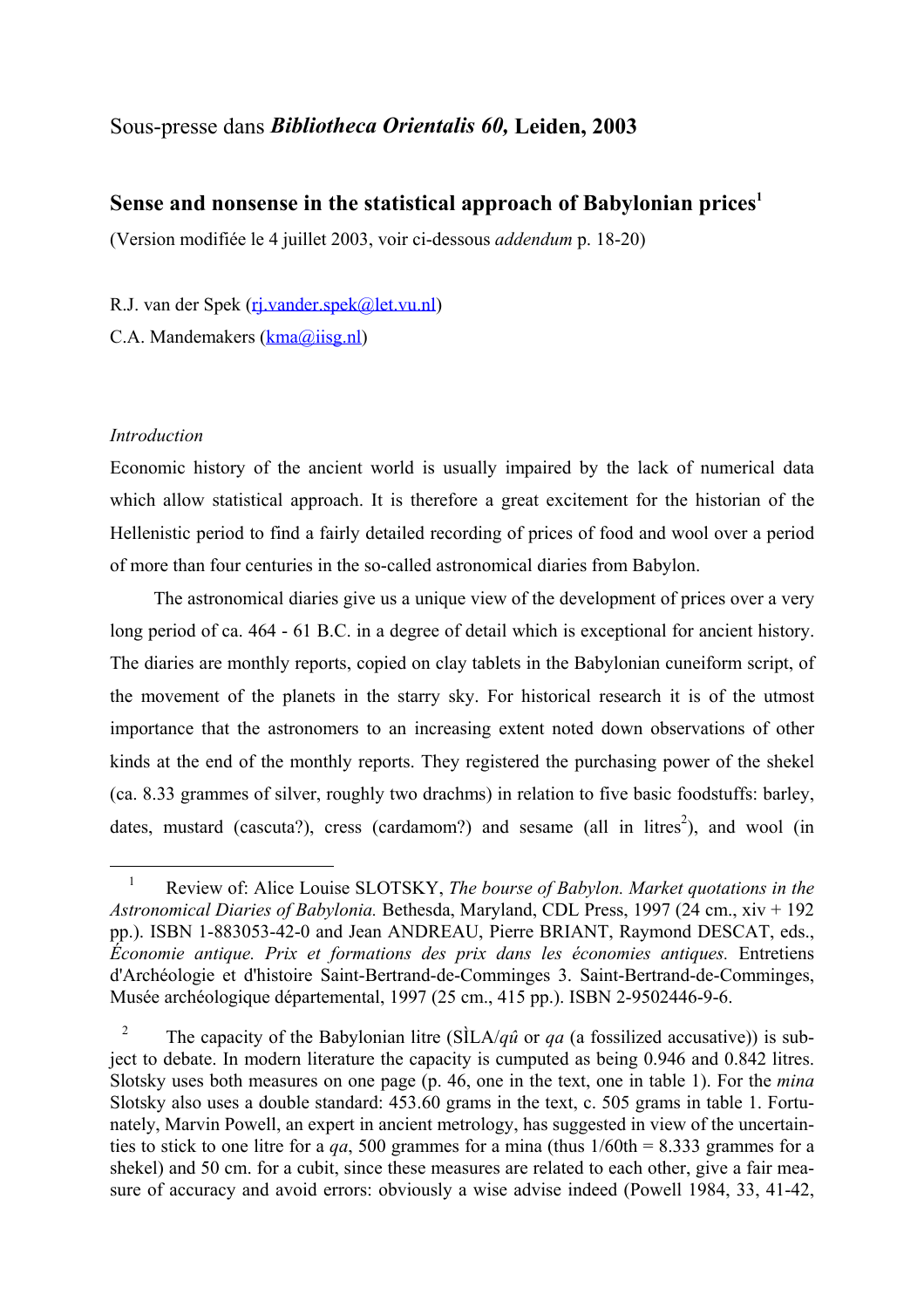pounds). In addition they reported events of political and local (=Babylonian) importance: about campaigns of kings, about visits to the city of kings and high officials, about repairs of the temples, conflicts in the city, epidemic diseases, etc. The level of the Euphrates was also carefully registered. All this probably had an astrological purpose.

 Recently these astronomical diaries have become accessible to a wider audience by the publication of the tablets in three volumes in transcription and translation by the late Abraham Sachs and by Hermann Hunger (1988, 1989 and 1996).

 For the non-expert reader it will perhaps be useful to say something about the lay-out of this edition. The diaries are numbered according to the Babylonian year, which consisted of twelve lunar months of 29 or 30 days, with the occasional intercalation of an extra month after months VI or XII in order to keep up with the solar year: seven intercalations in a period of 19 years. The system worked very well, but it must be kept in mind that the Babylonian months moved backwards a whole month in the solar year within three years, before the situation was redressed by the insertion of an intercalated month. Consequently, the first month of the Babylonian year, Nisan, could start between March 24 and April 23; in one year April could roughly correspond with month XII, in another year with month I.

 The editors have numbered the diaries corresponding to the Babylonian years before common era according to astronomical usage, which means that diary no. -330 corresponds to 331 BC, that is: the Babylonian year -330 runs from April 13, 331 to April 2, 330 BC. The Babylonian calendar is conveniently converted into the Julian calendar by Parker and Dubberstein (1956); minor corrections are given by Sachs and Hunger. In their edition different tablets concerning the same year are marked with A, B, C etc. In sum: when we speak about diary -330 I, we refer to the diary concerning the month Nisan of year 331 B.C.

 The data concerning the commodity prices cry out for a statistical study and it is a good thing that Alice Slotsky took up the challenge and produced a book in which she has made these price notations accessible for a wider readership, especially in the table of all commodity quotations reported at the end of the month (Appendix B, p. 133-146), and presented a statistical analysis of this dataset.

 In another volume, here also under review, containing the lectures and comments of a conference in St.-Bertrand-de-Comminges on price formations in the ancient world, the prices of the diaries are also discussed, among others by Slotsky herself, 'You can teach an old dog new tricks: computer age analysis of ancient data (prices in the astronomical diaries of -463 to

<sup>-</sup>

<sup>46).</sup> Consequently, her table 1 should be discarded. One *qa* is one litre, one *kur* is 180 litres.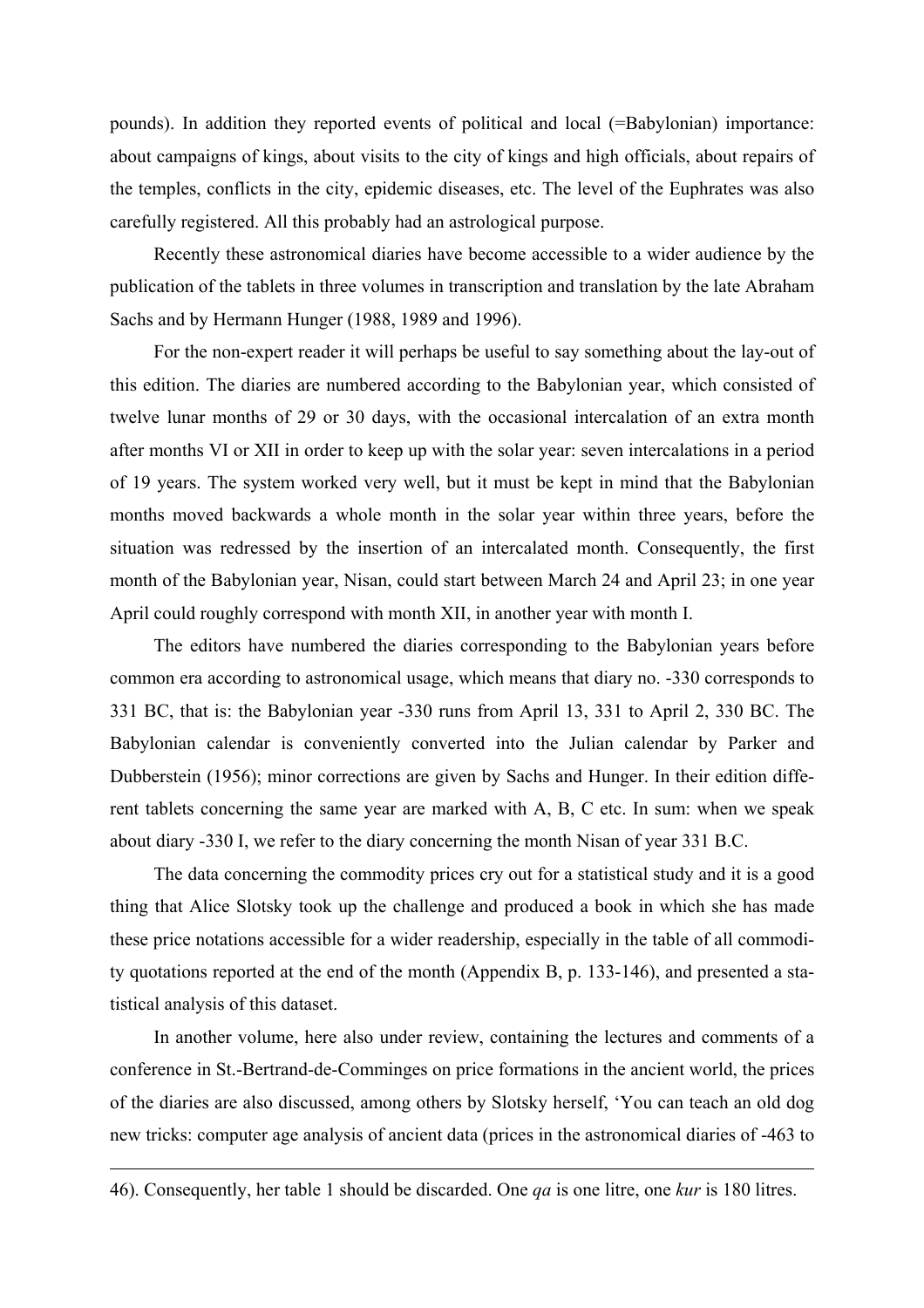-72),' p. 355-360, in response to the contribution of Peter Vargyas, 'Les prix des denrées alimentaires de première nécessité en Babylonie à l'époque achéménide et hellénistique,' p. 335-354. In the same volume Francis Joannès ('Prix et salaires en Babylonie du VII<sup>e</sup> au III<sup>e</sup> siècle avant notre ère,' p. 313-334) et Carlo Zaccagnini ('Prices and price formation in the Ancient Near East. A methodological approach,' p. 361-384) discuss the material of the diaries.

 The aim of this review article is to focus on the material of the Babylonian diaries and the methods by which this material can be interpreted, especially the statistical approach. This review is written by R.J. van der Spek, who is an ancient historian and half-baked assyriologist specializing in Hellenistic Babylonia with the assistance of C.A. Mandemakers who is an historian of modern history specializing in statistical approaches.

#### *On method*

All studies of the Babylonian prices in the diary are pointless, if it is assumed that the recordings are unreliable, by reasoning that the astronomers could hardly have had the means to establish an overall price for the city of Babylon concerning the prices of so many commodities, or that the recorded prices are computed according to certain preconceived astrological premises. The huge oscillations of the prices would point to that. This stance was indeed upheld by Joannès and Zaccagnini in the volume under review. Dr. Slotsky, on the other hand, maintains that the prices are reliable, and I think correctly so. As I have argued elswhere (2000: 295-7) in support of Slotsky's reasoning, the prices are as trustworthy as the other reports of the diaries, for which evidence exists outside the diaries. Consequently, a serious (statistical) study of the diary prices is worthwhile indeed and Slotsky's study is thus a desideratum.

 However, although Slotsky's book has its merits, we have some reservations regarding her historical-statistical approach. Slotsky's method is purely mathematical with a complete disregard of the historical reality behind the data, which make her calculations and tables too academic. A more general criticism we have is that Slotsky has used the price tables to reproduce them in more descriptive and sophisticated forms, but no more than that. Appendix D, 'Method of Analysis,' is a good example. Principal component analysis to create a kind of index for the five foodstuffs is a good approach, but is of little value if there is no consequence by using these figures in any kind of follow-up analysis. Recently this lack of analysis has been overcome by Peter Temin in his renewed analysis of the price lists of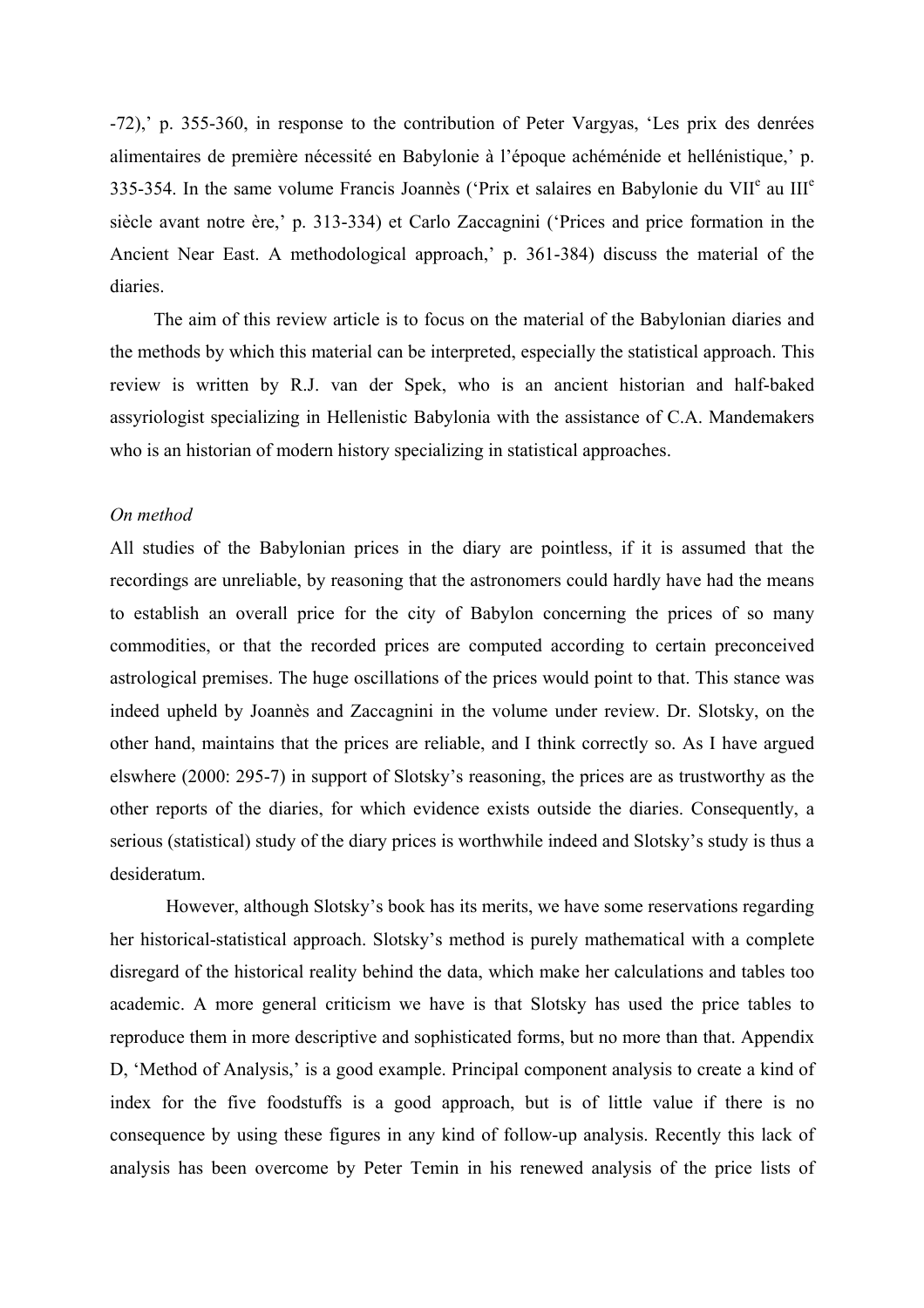Slotsky (Temin 2002). Let us illustrate our criticism of Slotsky's approach with a few points.

 It is of course interesting to study trends in prices, which she does in chapter IV ('Analysis of commodity prices'). However, her learned calculations and graphs may respond to modern statistical methods, but these are of little value if the historical questions have not been correctly defined beforehand. The definition of an *historical* problem asks for a corresponding *statistical* model. Let us be more precise. Slotsky opts for a model with two points of inflection, which produces a cubic equation. Why she does so is not argued. Ideally one departs from a theory which predicts the points of inflection, which produces a certain curve, which has to be tested as fitting as much as possible historical reality. In our view it is better not to make one model for the whole period of 400 years, but to consider certain segments taking into account important historical events. We suggest: 1. The (later) Achaemenid period (463-331 BC); 2. The period of Alexander the Great and the Wars of the Successors (330-301 BC); 3. The Seleucid period (300-141); 4. the Arsacid period (141-61 BC). Despite the obvious price oscillations within these periods the following trends are detectable: Fairly high prices in the Achaemenid period, but falling prices at the end of it; extremely high prices during the wars of the Successors; apart from exceptions, fairly low prices in the Seleucid period; high prices in the Arsacid period. A model with more points of inflection would elucidate this. Slotsky's model with two inflection points does not reveal this. Slotsky uses her model only for describing the data, not for explaining them. In any case the choice of the type of equation should have been thoroughly argued.<sup>[3](#page-3-0)</sup>

There is another point which proves that one should be very careful in handling statistical material. Table 3 (p. 52) gives the minimum, maximum, mean and median prices in *girû* (i.e. 1/24th of a shekel). Mean prices are average prices, the median price is the price above which half the quotations fall. This table shows that in all cases, i.e. for barley, dates, mustard, cress, sesame and wool, the median price is higher than the mean price. Now this seems puzzling, because it is to be expected that in food prices the median is lower than the average price. This is explained by the very inelastic nature of the demand for basic foodstuffs: people do not eat much more when the supply of grain is vast, but they pay a lot more, when supply is scarce.

 Slotsky does not give an explanation for this phenomenon. After some puzzling we have found the answer. In table 2 (p. 50) she calculates the commodity statistics (minimum,

i<br>Li

<span id="page-3-0"></span> $3$  Cf. Temin 2002: 51, also uses a third-order polynomial without considering alternatives.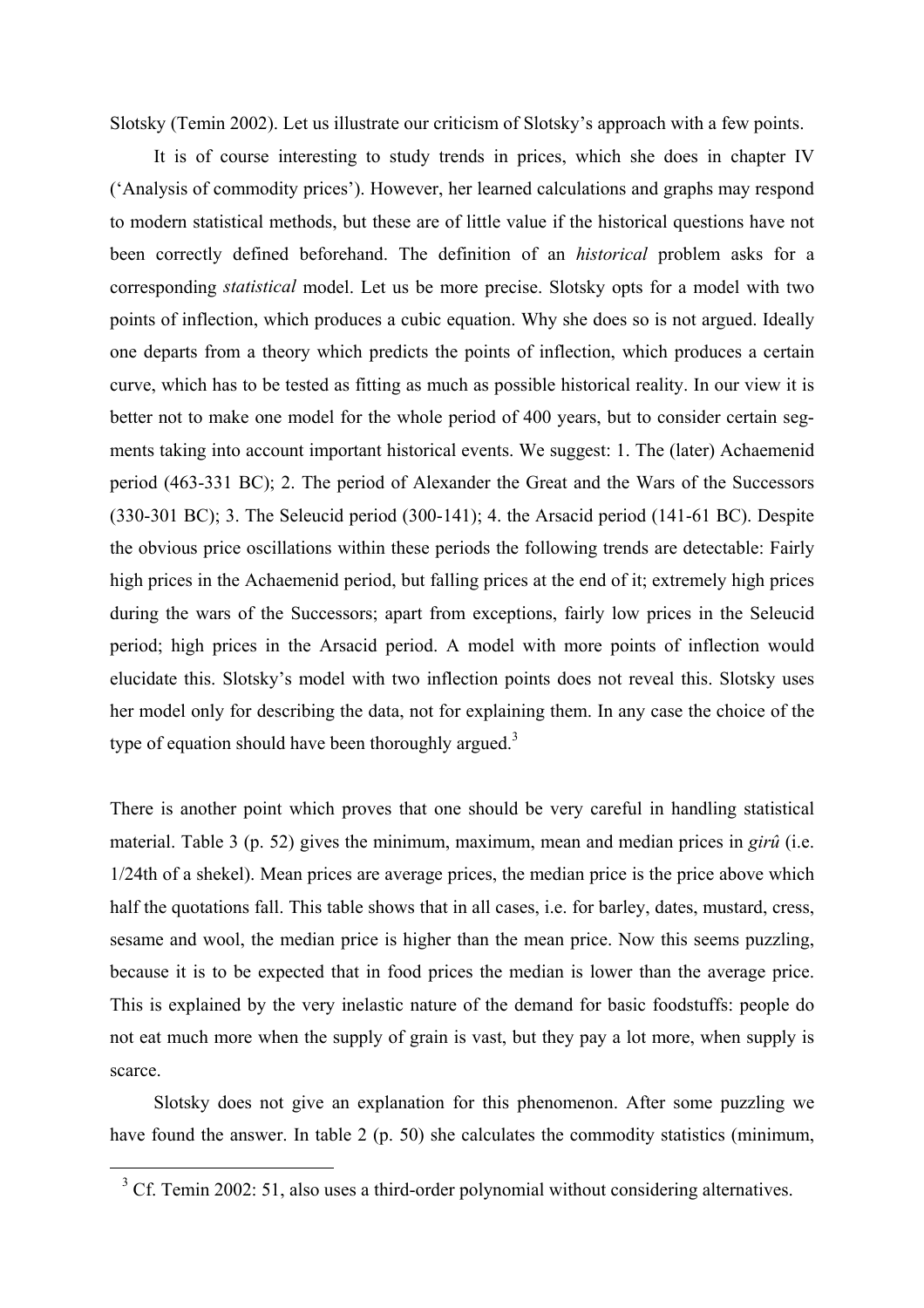maximum, mean and median *quantities* bought for one shekel for each good) on the basis of the data of Appendix B (table of the end of month quotations of the number of litres of foodstuffs to be bought for one shekel). The *price* statistics (in *girû*) for these goods she calculates in table 3. However, these statistics are not directly based on the dataset in Appendix B, but the result of a reconstruction of table 2. By calculating in this way she falls into the trap of recalculating the mean of the *prices* on the basis of the mean of the *quantities*, instead of first converting the quantities per shekel into prices per litre for *each* item and then calculating the mean price.<sup>[4](#page-4-0)</sup>

 When one works in the correct order, i.e. first converting the litres for a shekel into shekels per litre, the statistical results are completely different: the median price indeed appears to be lower than the mean price.

Slotsky's statistical knowledge may be sometimes outof order, her historical knowledge of the period is very disappointing indeed. One of the major events of the history of later Babylonia was the conquest by the Parthians in 141 BC, but Slotsky seems not to know when that event took place. On the one hand she seems to think that the (backdated) beginning of the Arsacid Era (Year  $1 = \text{year } 65$  Seleucid Era = 247/6 BC) was the beginning of the Parthian occupation. This is apparent from Appendix B: 'the End-of-month database', and even more from Appendix C: 'Diaries of Database by reign.' In this list of kings she starts mentioning the Arsacid kings from  $-246$  (= 247/6 BC), though in square brackets alongside the Seleucid kings, as if she knew that they had not yet power in Babylonia. However, she continues dating by the Seleucid kings after 141 BC until 94/3 BC, where she miraculously puts the "end of Seleucid dynasty", followed by Gotarzes, who nevertheless retains his square brackets.

 Not only the tables, but also the running text shows her garbled knowledge of the political history. On p. 41 she is surprised to see king Arsaces and king Demetrius II in the historical section of one tablet (-137 A), not realizing that Demetrius was at that moment not ruling Babylonia, but trying to reconquer it from the Parthians, without success however, since he was taken prisoner. It is precisely this event that was described on this tablet (cf. now Van der Spek 1997/8: 172-3). On pp. 21 and 45 she assumes that Seleucid kings were still ruling Babylonia in 138/7 BC (Antiochus VII) and in 126/5 BC (Demetrius II/Cleopatra Thea/Alexander II Zabinas). On p. 47-8 and 59 she really thinks that the beginning of the

i<br>Li

<span id="page-4-0"></span> $4$  Temin 2002 and Müller 1999/2000 did not fall into this trap, but used real prices. However, they did not treat the problems concerning the mean and average prices.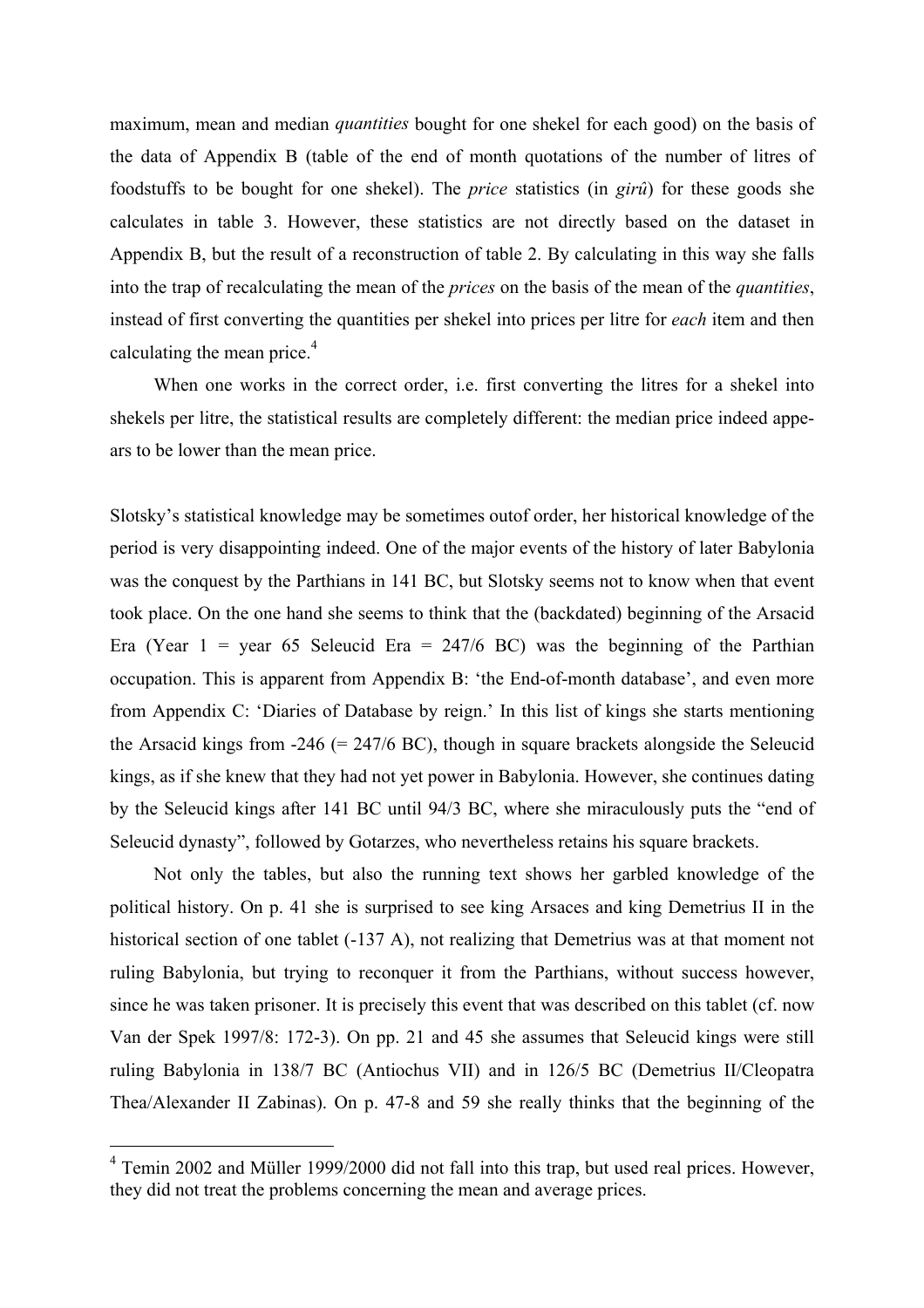(backdated) Arsacid dating system in 247/6 (which was actually introduced in 141 BC) influenced prices. Slotsky seems also not to know that the kings Philip III and Alexander IV, though featuring in the dating system of the diaries, exercised no real power. All this embarrassing lack of elementary historical knowledge is exhibited in tables 10 and 11 (p. 84-87).

## *Seasonal price fluctuations*

One of the main conclusions of Slotsky's study is the observation that "seasonal effects were not significant in the diaries' data for barley, dates, cress/cardamom, and wool" (p. 69). As Slotsky admits, this is a surprising conclusion "in the light of the extant documents which show that debt for land rentals or seed were due at the time of the harvest and payable in produce at the rate of the harvest month." Thus there is good reason to call in question the result of Slotsky's calculations.

 We very much doubt whether the procedure is statistically adequate in view of the following considerations.

1. The months which produce data are unevenly distributed, as is shown by table 1.

=============================================================

| I                       | 19             |
|-------------------------|----------------|
| $\mathbf{I}$            | 24             |
| III                     | 18             |
| IV                      | 14             |
| $\overline{\mathsf{V}}$ | 12             |
| VI                      | 22             |
| $VI^2$                  | $\overline{2}$ |
| VII                     | 18             |
| <b>VIII</b>             | 12             |
| IX                      | 14             |
| X                       | 17             |

Table 1: number of barley quotations per month in Appendix B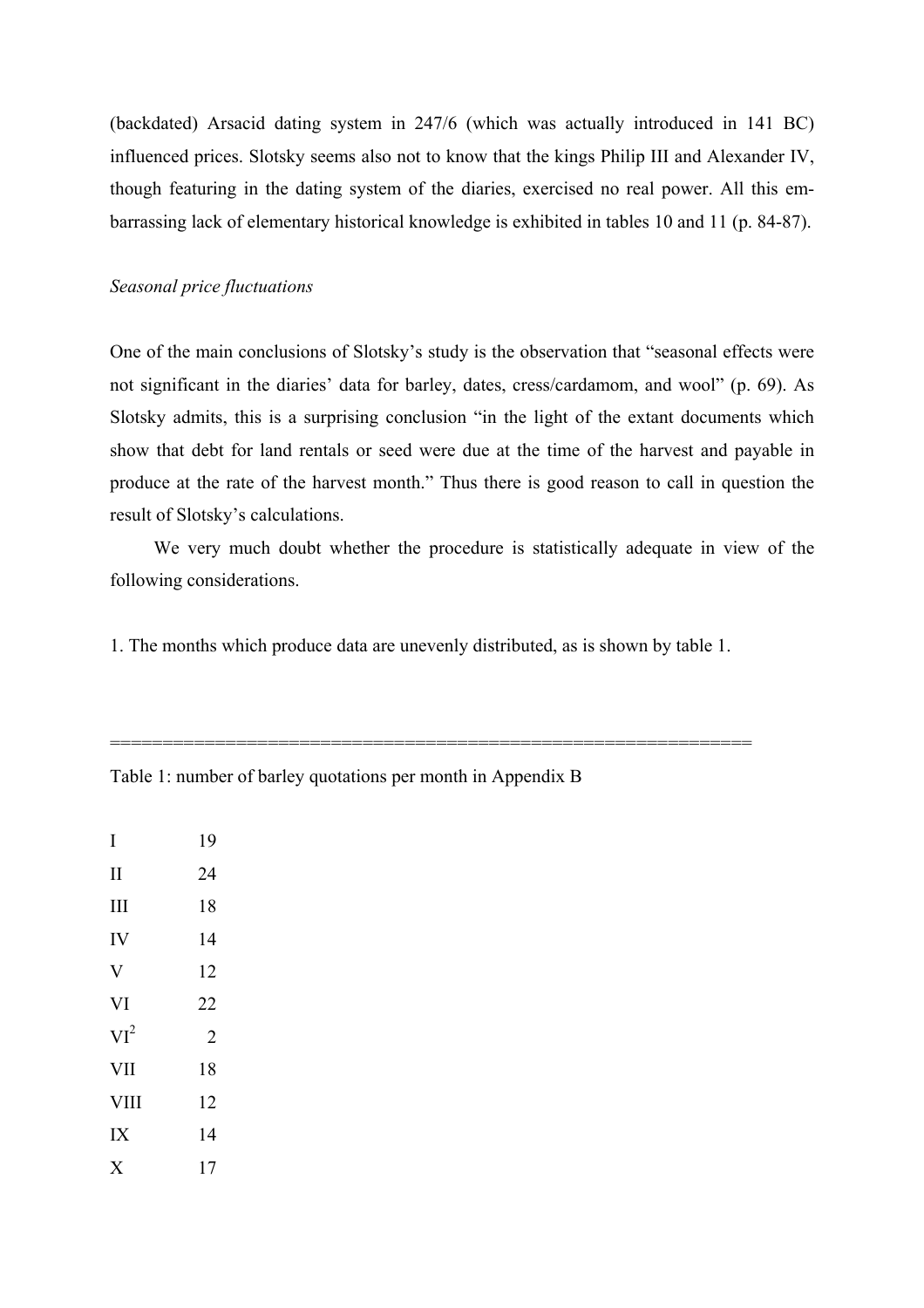<span id="page-6-0"></span>

The pre-eminent harvest-month (II) is represented by 24 entries, while months VIII and IX have only (approximately) half of it. No month has more entries which is not very much over a period of nearly 400 years.

2. Though month II is the pre-eminent harvest month, it is not the only harvest month. Due to weather and water supply conditions, harvest may occur earlier and later. Furthermore, the Babylonian calendar is a lunar calendar. As explained above month II moves backward in the solar year ca. one month in three years and then returns to its former position after intercalation of a month following month VI or XII. So it is possible that the harvest started already in month XII or  $XII^2$  (as was probably the case in -247) and continued into month III or even IV. In addition threshing and winnowing took time and could retard the appearance of the barley on the market.

3. The reliability of the statistics is diminished by the enormous price fluctuations in the different years and by the fact that in no year months are all represented; as a matter of fact most of the years are represented by 0-3 entries only. Year -187 is only represented by one month, month VII, with the extreme low barley equivalent of 390 litres for a shekel (the all times record), which is not a harvest month. The harvest month II might have given an even lower price, but we simply do not know. The same phenomenon is at hand in -164, where month VII gives 378.5 litres as the sole record of that year. Meanwhile these exceptional figures contaminate the file, which contains only 18 months VII.[5](#page-6-0)

i<br>Li

 $5$  Gerfrid Müller (1999/2000) also doubts the conclusion of Slotsky that there were no seasonal fluctuations in price levels, especially because the regression method used by Slotsky tends to middle away that kind of variation.

Temin concluded that barley and dates were more expensive prior to harvest time, but mustard was more expensive, while "the other three prices did not have seasonal patterns that can be recovered from the data with confidence" (p. 57). He also could not find any influence of the level of the Euphrates on prices. "The season evidence, therefore, is ambiguous" (p.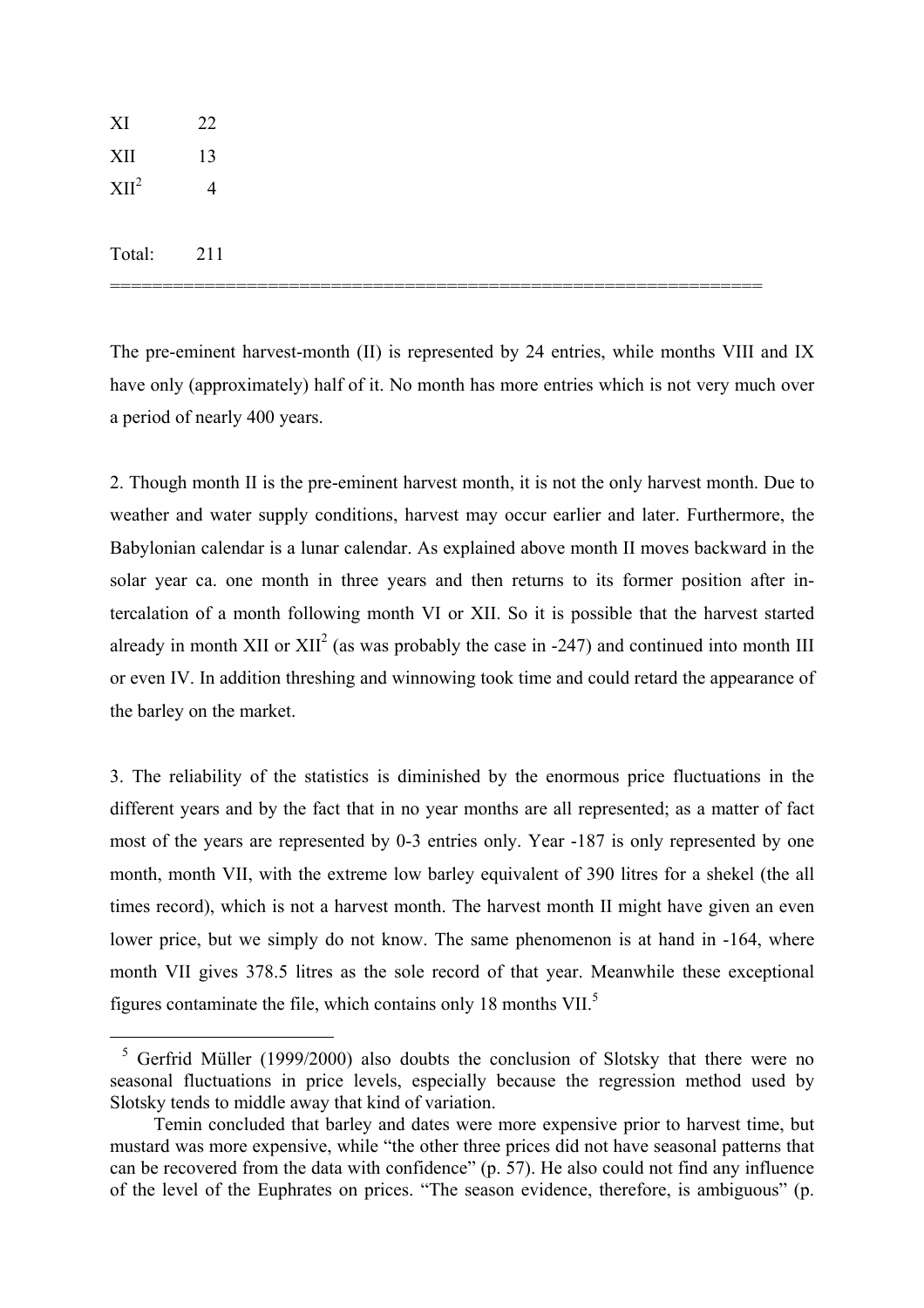4. It is possible to check Slotsky's assertion that seasonal price fluctuations are not the rule by looking at the years in which more than one or two months are mentioned. As a matter of fact only very few years give the required information. Then we see that only in eleven years of the entire period of about 400 years a price trend is visible that, at first sight, is contrary to seasonal factors: -308, -277, -247, -207, -197, -182, -163, -107, -105, -90 and -85. And this number may be reduced when we take a closer look at the data, and take a look at all data, not only the end of month quotations.

-308: month V has the one of the lowest recorded equivalent in the diaries (9 litres for a shekel), in month VI it is already a little better: 14 litres. It is clear that the situation is exceptional: month V is the very month in which in or near the city a severe battle took place between troops of Antigonus and of Seleucus (Van der Spek 2000: 437). So there is nothing strange here.

**-277**: months I and II record 180 l., IV - VI are missing, VII and IX mention 270 l. The year started early: 1 Nisan = 29 March 278 BC; end of month  $II = 26$  may. If the harvest was late in this year, it could have continued in month III, so that the lower prices occurred only then. The prices in this period are very low indeed, and price development may have been affected by the donation of land to the city of Babylon by Antiochus I two years before (Van der Spek 1993:67f). Prices in -273 are again much higher (36 litres in month VII and XII), which may be attributed to the reverse policy of this year: the expropriation of this land and the war effort of this year (Van der Spek 1993: 67ff and 2000: 305ff).

 $\equiv$ 

<sup>57).</sup> It should be noted that the other crops could more easily be sown and harvested in different seasons, than barley and dates; cf. Slotsky p. 33, 35-6, 38.

Müller (1999/2000) made an analysis of the relationship between the level of the Euphrates and the barley prices. He concluded that there was no demonstrable dip in the water level during 130-110 B.C. despite Slotsky's analysis, presented in figure 32 (p. 97). Müller showed that the price of barley and the water level rose after 170 B.C. He looks for an explanation of this phenomenon in the climatic change which has been found for the period after 150 B.C. with higher temperatures and more rainfall. This is supposed to have changed the time of the yearly flood and have caused a higher air humidity near the ground, which could have stimulated fungal infections of the barley and in both ways could have lowered yields. This explanation seems to be a little sophisticated. Good water supply is hardly a good explanation of bad harvests. The political instability of the period is a more acceptable and clearly demonstrable cause of the high price levels.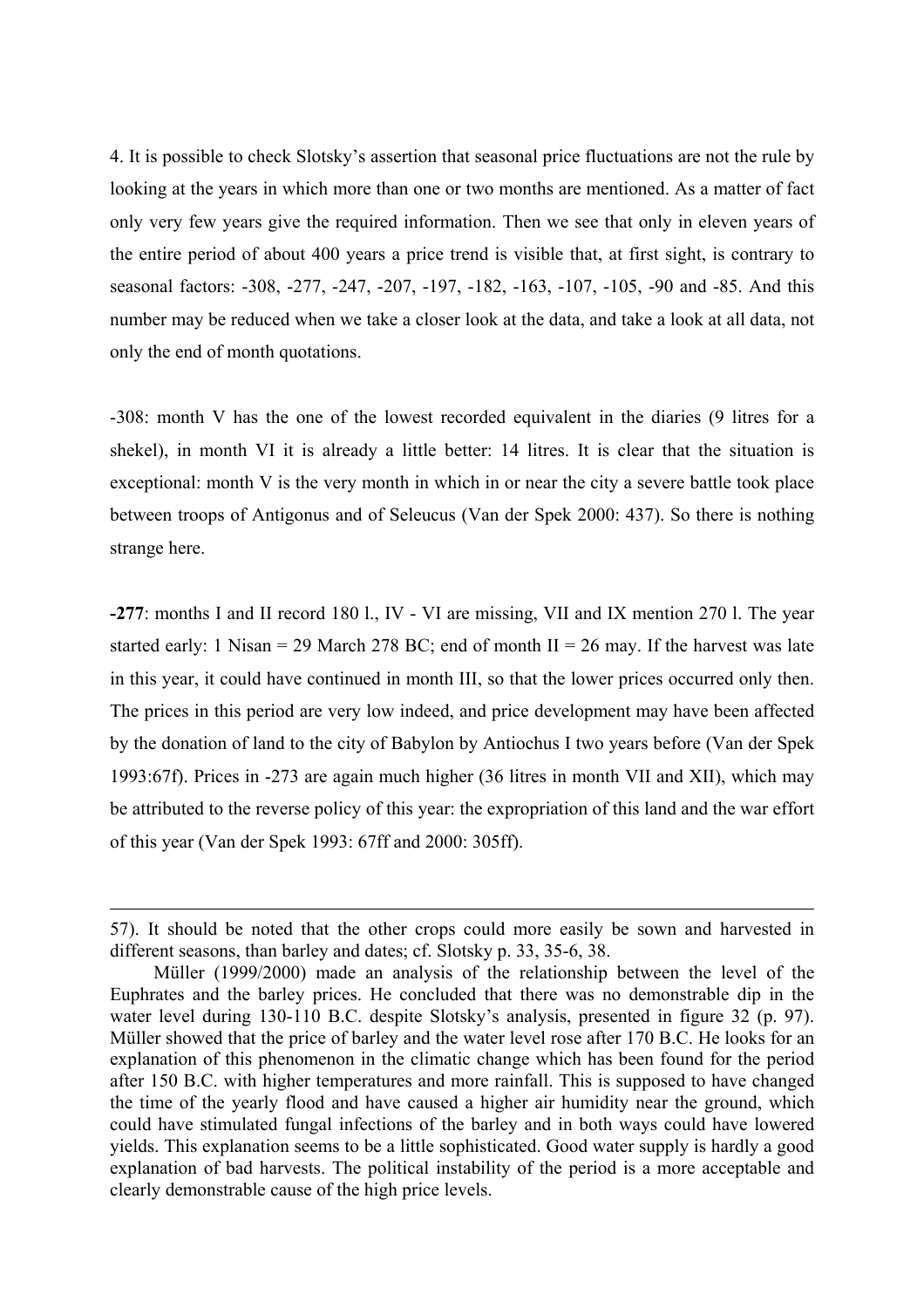**-247**: It is indeed remarkable that prices are three times lower in month X than in month VII, but the even lower prices in month  $XII<sup>2</sup>$  (starting 17 March) may be caused by early harvesting. Month I of the next year has, as is to be expected, a slightly lower price, caused by the continuation of the harvest. A royal land grant made by Antiochus II may have played a role (Van der Spek 1993: 72)

-207 This year does not completely contradict seasonal expectations, if we consider all quotations. Prices are gradually falling from the beginning of month I: 48 litres in I, 90 l. in beginning, 168 in the middle and 144 at the end of month II. We do not know III-V, but in month VI or VII the equivalent is 174 litres. This favourable figure is remarkable, but month III (1 June) may have brought more barley to the market.

-197 Indeed remarkable falling prices between month VII and XI, but only slightly (144 - 150 - 174 litres for a shekel); however, we do not know the prices of month I - III.

-182 follows more or less the expected pattern: Month II 216 litres in the middle of the month, 168 at the end, and again 216 in month VI (which is indeed surprising), but falling again in VIII to 180. The recorded equivalent of month XI, 204 litres, is suspect: the tablet is broken and it is actually preferable to read '132' litres (+3 PI+ 4 BÁN instead of [1 GU]R 4 BÁN ).

-163 seems to contradict the expected pattern, but in fact it does not. Month VIII records 72 litres for a shekel, month XII 93. Here Slotsky's usage only to give end of month quotations shows its draw-backs: the complete list is: 96 litres for a shekel at the beginning of month I, falling to 63 litres at the middle of month VIII, surprisingly but not spectacularly rising slightly to 72 at the end of the same month, rising to 78 litres at the middle of month XII and to 93 litres at the end of month XII, which is more or less at the same level as it was at the beginning of that year. The earliest harvesting seems to have begun in month XII, which ended March 16.

-107 The rise from 27 to 40 (months IX and XI) is a little irregular, but month VII conforms the pattern: 54 and 51 at the beginning and the middle of the month (not recorded by Slotsky). Furthermore: year -107 was a turbulent year: it was a year when a certain general Mithradates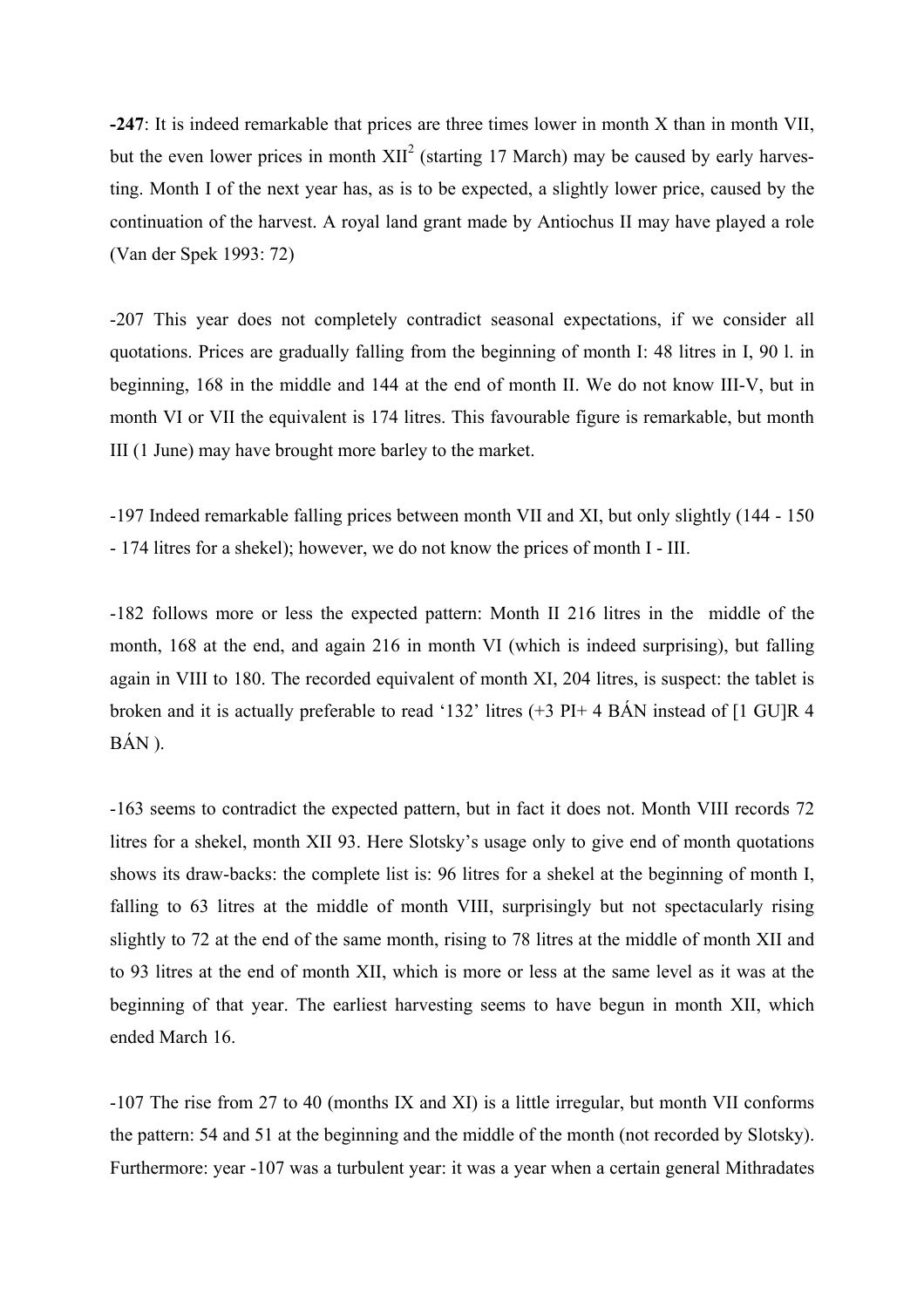marched around in the regions of Babylon and Seleucia. This Mithradates caused a lot of trouble in Babylonia during these years. In month IX there was "wailing and anxiety in the city" and "until the 22nd, selling was interrupted in the streets of Babylon", to be resumed later, when the prices were high: only 27 litres for a shekel. New supplies apparently lowered the prices somewhat (see also below).

-105 seems to be contradictory, but the full list is much more normal. The full documentation is: month I: 48-52-54-60; II 60-72-75 (72 new barley); III, day 1-10: 77. So far completely conform expectation: falling prices in the harvest months. The only strange thing is that prices slightly fall to 81 litres for a shekel in month VI. The diary itself may have given the explanation: in month III diseases inflicted the land, so that many people may have died, which cynical though it may be- must have decreased demand.

**-90** is puzzling: in the months VIII - XI equivalents rise from 40 to 65 litres. The harvest months are not recorded and we have not a complete picture.

So one must conclude that only in a few years (-277, -247, -182 and -90) prices follow a really exceptional course and in some others minor irregularities may be discerned.

On the other hand twice as many years present the expected downward trend of the prices: - 418 (lowest price in month III, starting 25 May), -381, -372, -345, -324, -322, -289, -253, - 191 (months I-IV missing), -186, -183, -179, -158, -156, -140, -137, -136, -124, -122 (harvest in month III starting 24 May), -95, -93 (to be completed by texts 13 and 18 of the Rahimesuarchive: 90 litres in months  $XI-XII^2$ ; cf. Van der Spek 1998), -77.

So we think that the only conclusion can be that Slotsky's deductions concerning barley are wrong. The data set is obviously too small and so much contaminated by exceptional data, that the statistic method fails here. We must conclude by looking at the more or less well preserved years, that normally prices conform to seasonal influence, but not always and these exceptions demand an explanation, and in most cases an explanation can be given.<sup>[6](#page-9-0)</sup>

*Price control measures by the authorities as an explanation for unexpected price trends*

i<br>Li

<span id="page-9-0"></span><sup>&</sup>lt;sup>6</sup> Note the same problem in Roman Egypt (Rathbone 1997: 195).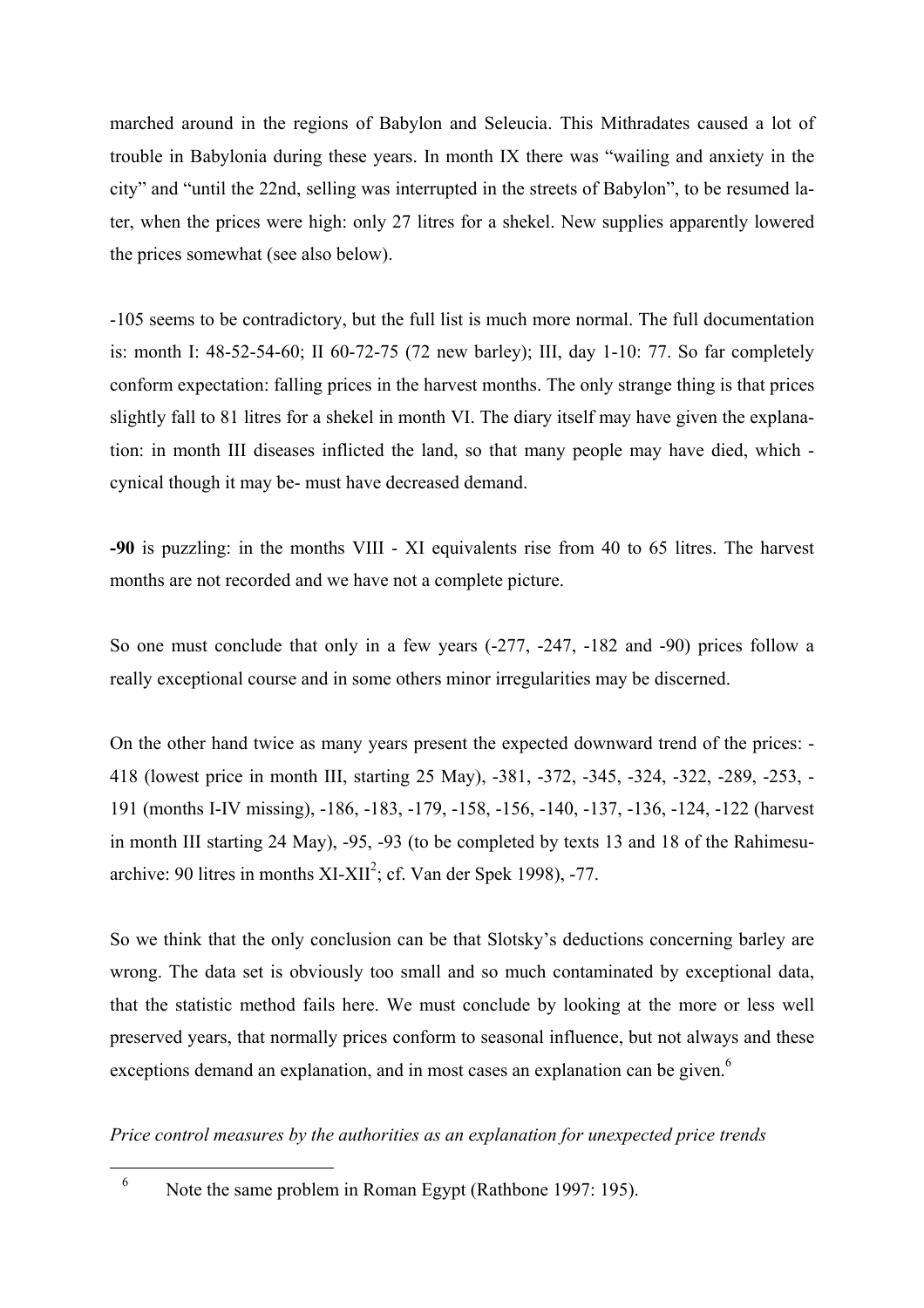The economic "law" of seasonal price fluctuations is evidently only valid *ceteris paribus.* As Slotsky admits, various factors may influence the prices, such as destructive weather, locusts, diseases, changes in agricultural practices and market control by the authorities (p. 105).

 From these factors destructive weather and locusts may be ruled out: they may raise prices even more after the harvest. Changes in agricultural practices cannot influence prices within one year either. Price control by the authorities is a possibility, but it is unlikely and there is no evidence for it despite Slotsky's arguing in favour of it (p. 22, 28, 31 and 105).

 Price control measures are unlikely in view of the enormous price oscillations. If there was market control, it must have been very unsuccessful. Slotsky finds the evidence for state intervention in expressions like: "The sale of barley and everything else was cut off in the streets of Babylon until the fifth" (diary of  $-324$ ; month II,  $1-5 = 6-10$  May 325 BC) and "selling was interrupted in the streets of Babylon" (diary -107 D 'Obv.' 31'-32'). This expression, always with the passive tense of the verb *parāsu*, is found five times in the diaries. Apart from the quotations above, it is found in -164 XII, -62 I. In -82A I, the verb *parāsu* is not used, but [...*im*? ]*-meš-ku-ú*, "stopped". On the basis of these texts Slotsky concludes: "These market shutdowns to combat shortages and the subsequent delivery of supplies brought from supplementary sources indicate that the commodity market was closely watched and subjected to correction when necessary." (p. 28)

 This conclusion, based on very few data, misses the mark completely and is arrived at without regard for the historical circumstances. The only thing these texts want to say is that in the months or days in question, the supply of grain was so limited, that nothing could be bought in the streets of Babylon. This is no market shut-down to combat shortages (it is a silly policy to stimulate supply of grain by closing the market). Mrs. Slotsky must have been misled by Hunger's translation of *parāsu*, 'to cut off.' In the passive tense, however, it simply means 'to fail to occur' (AHw II, 832a: 'ausbleiben'; cf. Van der Spek 2000a: 300). This interpretation of *parāsu* is certainly also required in -107 C XII; -85 C X, - 77 XI, where this word is used to indicate that in these winter months rains and floods kept off. That this state of affairs is the result of divine, not of human intervention, is indicated in a letter by the agent and astrological advisor of Esarhaddon: "If Neberu (=Jupiter) drags: (...) the gods will be angry, rains and floods will cease (A.AN.MEŠ *u* A.KAL.MEŠ *ip-par-ra-su*)" (Parpola 1993, no. 362: 3-6). What is recorded here is the opposite of what is given in Akkadian prophecy A II:7 ŠÈG.MEŠ *u* A.KAL.MEŠ GÁL.MEŠ, "there will be rain and floods" as a mark of a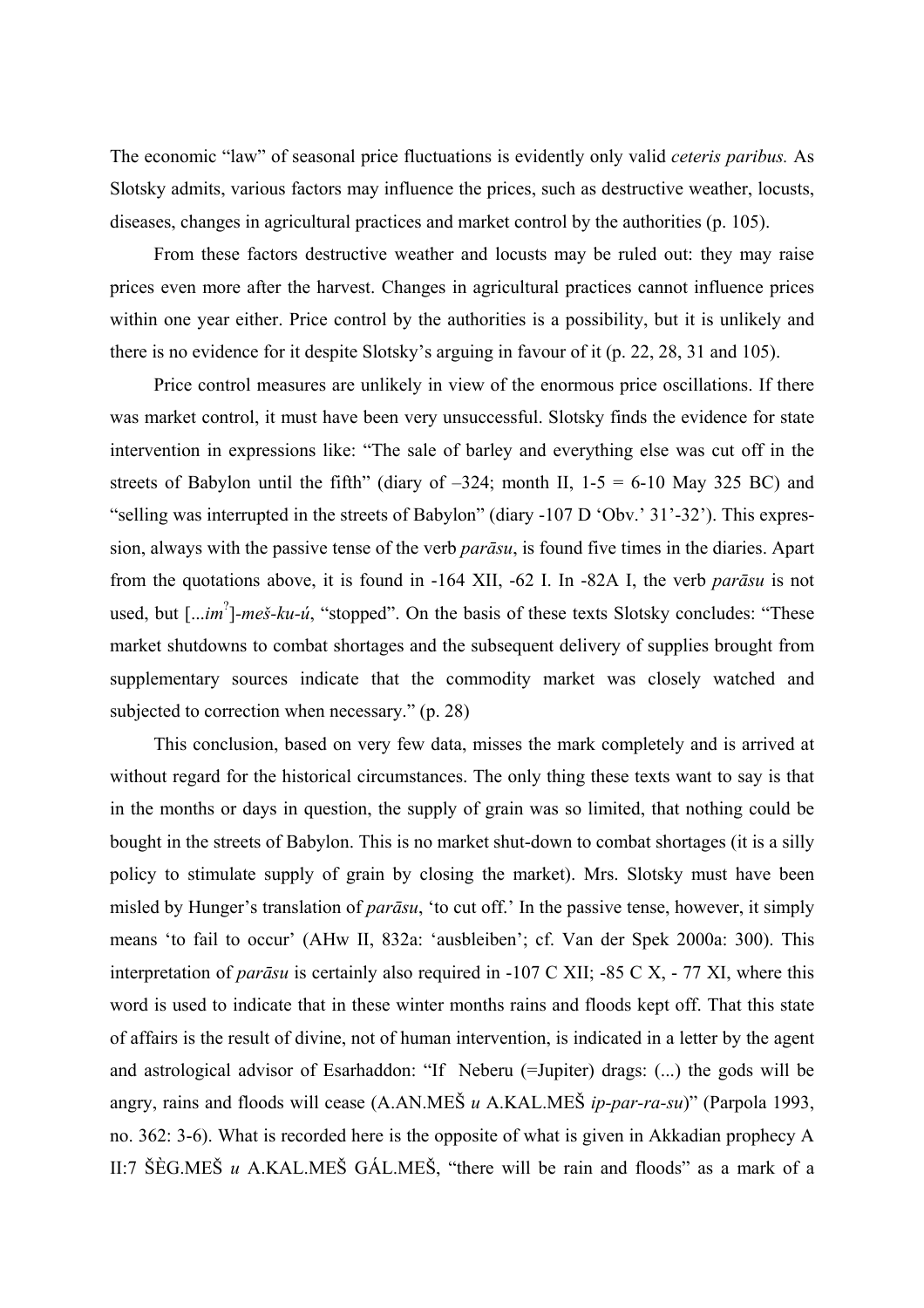prosperous reign.<sup>[7](#page-11-0)</sup> But Slotsky (p. 98) thinks that the government was responsible for this. According to Mesopotamian thinking she is right: the king is responsible for rains and floods because of his mediating rôle between gods and mankind, but a modern scholar ought to be sceptical about his capabilities in this.

 It is no coincidence that all quotations concerning the supposed "market shut-downs" refer to months in which prices are extremely high. These extreme high prices have indeed in all(?) cases to do with actions of the authorities. These actions, however, are not price regulations, but food requisitions; they concern warfare and movements of armies, which entailed the removal of a lot of grain from the market for the provisioning of the army.

 In -324 II (May-June 325 BC) the shortage may have been caused by governor Harpalus, who was a spendthrift (Van der Spek 2000a: 301 (suggestion G.G. Aperghis)). However, what happened exactly on May 6-10, 325 BC we simply do not know.

 The report of diary -164 XII, "25th and 26th, the sale of barley was cut off," seems to contradict the rule that the expression occurred in times of high prices since five months before a shekel of barley could buy 378.5 litres of barley. But the diaries teach us that it was the year when Antiochus IV conquered Armenia in month VII (or sometime before), and then marched southward in the direction of the Persian Gulf. $8$  It is to be expected that he passed Babylonia in month XII, the month usually just before harvest time, and he may well have taken the entire grain stock from the market. The consequences could be felt in the next year. At the beginning of month -163 II (harvest month!), the shekel only bought 96 litres of barley.

 Diary -107 we discussed already above. Again, war is at stake. The prices were high and troops marched around.

 Diary -62 I: We have no information on the situation in Babylon: the historical section (8 lines) of this diary is nearly completely destroyed.

 Diary -82A I: (No. -82A Obv.' 15: [... *im*? ]-+*meš+*-*ku-ú* ŠE.BAR *ina ma-lak* 3 1/2 *qa*.) This is a very difficult line and it is very hazardous to draw conclusions from it. It is translated by Hunger as "[....] stopped; barley on the way<sup>?</sup> 3 1/2  $qa$ ". Slotsky was apparently

<span id="page-11-0"></span> $\frac{1}{7}$  Grayson, Lambert 1964: 12 and 14. Cf. also CAD M II 71 s.v. *mīlu* 1 b): *zunnu u mi-* [*lu*] *ipparrasu*, "rain and flooding will come to an end" (KUB 4 63 iii 26) and ŠÈG.ME A.KAL.ME TAR.ME in Labat 1965: §104:6. It is again evidence for a close relationship between diaries and the science of divination.

<span id="page-11-1"></span><sup>8</sup> Cf. Gera/Horowitz 1997: 243ff and Van der Spek 1997/8: 173. The low prices of month VII make the appearance of Antiochus IV in the Gulf region unlikely, *pace* Gera/Horowitz. I assume that the astronomer heard in month VII that Antiochus had conquered Armenia in that month, and made up for his campaign southwards.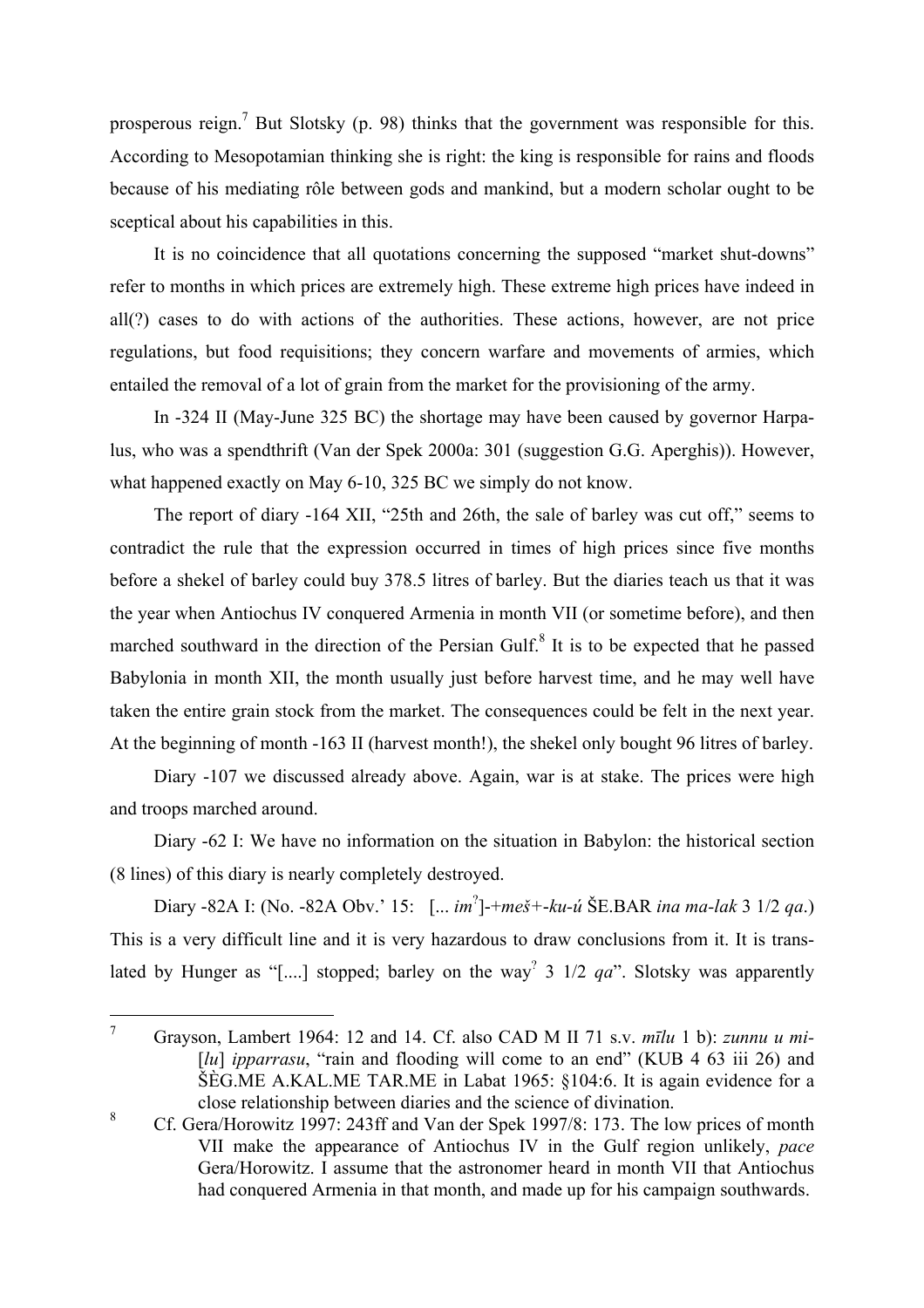misled by this translation. "... stopped" is not a transitive verb with the government as possible subject, but an intransitive verb, *namarkû*, meaning: 'to be in arrears,' 'to lag behind.' So again: barley was very expensive this month (see l. 14): only 6.5 litres for a shekel on the 7th, 6 litres on the 8th, 9th and 10th, information on the 11th, 12th and 13th is broken off, but probably the equivalents were even lower, after which it is said that the supply of barley was in arrears, but that there was barley on the way, which had the extreme high price of 3.5 litres for a shekel. The diaries show us that these years were very troublesome for Babylonia. Rebellious chieftains marched around; the diary of this particular month speaks about a revolt. Whatever the case, all this has nothing to do with a government policy of controlling the market.

 Elsewhere I mentioned a few other factors: dumping at the market of grain surpluses by the "great organizations", temple and palace, later in the year. This too is not a deliberate policy of price setting, but an unintentional influencing of price levels (Van der Spek 2000a: 296 and 298).

#### *Double harvests as an explanation for unexpected price trends*

A further factor which might explain lower prices is the practice of a second harvest.

 On p. 26 Slotsky mentions the following years in which a second barley harvest might have occurred in view of the lower prices later in the year: SE  $34$  (= -277), SE  $3$  (-308), SE 104 (-207), SE 129 (-182), SE 64 (-247) en SE 114 (= -197). We have discussed these texts above, and indeed, apart from  $SE$  3 = -308, the development of the prices is in some respects contrary to expectation and may be explained by second harvests. It seems thus advisable to look for additional evidence for a second growing season. Our research, however, was not very comforting. We shall start with the positive evidence.

 First, there is the explicit confirmation of Pliny the Elder, who says that in Babylonia grain was harvested twice, which enabled the Babylonian to produce seed:yield ratios of 1:50 up to 1:100 (*Naturalis Historia* 18.45.161-2).

 Secondly, there are Babylonian lease contracts which mention excessive returns; actually the above mentioned BE 9, 30, which give a ratio 1:24<sup> $\degree$ </sup>, which more than doubles the average (Stolper 1985, 136, table 5).

 Babylonian texts, however, which mention second harvests explicitly do not exist, and if it were common practice, it must have found its way into the texts. Texts, which are some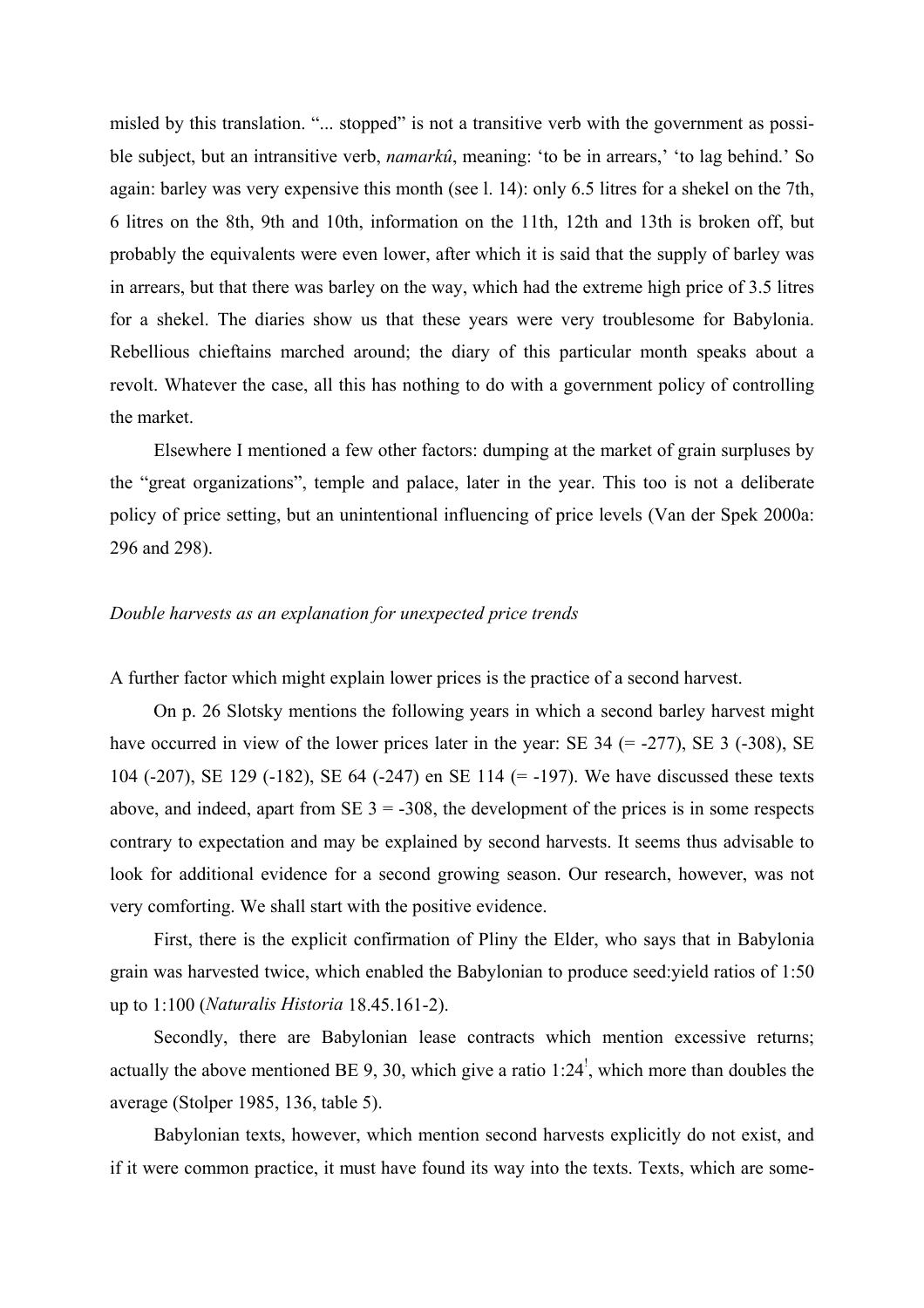times quoted as dealing with second harvests, are actually referring to other phenomena.

 The occurrence of second harvests has been defended by F. Joannès in two instances (Joannès 1982, 74-79; 1995, 189). He sees the occurrence of second harvests in the occasional appearance of the expression *ebur kumat u kuşi* ("winter and summer crops") in cuneiform texts. However, I do not believe that this has anything to do with with second harvests. The expression occurs in two lease contracts in the Murašû archive from Nippur, BE 9, 29 and 30, and is used there as a summary of rents to be paid of barley, wheat, emmer, chick peas, lentils, millet, sesame, mustard(?), garlic and shallot(?), which is subsumed as "summer and winter crops" (BE 9, 29: 10-15; 30: 12-16; 18-23. Thus by diversification farmers were able to produce crops the whole year around. The expression refers to different crops, of which some are harvested in summer, some in winter. The same is true for a lease contract (share cropping) in which the lessee is obliged to pay after a year (Joannès 1982, 74, no. 23). The contract is dated 7.III.7 Artaxerxes (II) and payment of the rent is due in month II of year 8, the normal month of the barley harvest and is defined as "1/3 of the winter and summer crop". This means that the lessee must pay one third of whatever he may grow; that the products are not specified is explained by the fact that a share cropping contract is concerned: it is not necessary to mention all the different crops, since the rent is one third in all cases. Yet one case is specifically mentioned, viz. a special regulation for the *kasû* ('mustard/cascuta'), which shows that in this text too a whole variety of crops is subsumed in the expression in question, as in the Murašû lease contracts.

 Joannès (1982: 76) assumes a further reference to double harvests in the expression *iturrû* used in the context of harvest. However, this verb (from *tarû*, 'to return') does not say anything about a second harvest. It simply refers to the "return" of the seed corn, as the English equivalent does. The expression is not without parallel: Van der Spek 1995, 238, text 9: 11; CT 49, 136: 7-8 and 13-14 (= Van der Spek 1986, 232, text 9). Especially this text shows that *tarû* refers to the normal harvest in the spring: ŠE.BAR *u* ZÚ.LUM.MA MU*-a-tì šá ina* ŠE.NUMUN.MEŠ MU*-a-tì i-tur-ru-ma* /TA\ ITI BÁR MU 1 ME 18.KAM *ana* É *rama*<sup>ma</sup>-ni-i*á al-te<sub>9</sub>-qe*, "the barley and the dates in question which in the aforementioned field 'returned' from the month Nisan (I) of year 118 to month Siwan (III) of year 123 (SE), I have taken to my own house". Though second harvests are not excluded, the months referred to are the months of the normal barley harvest in spring time. Finally, I refer to OECT IX 62: 5-6 (= McEwan 1981, 68-71), i.e. a prebendary income comprising PAB *šá i-tur-ru i-na* 1 GUR 1 PI 4 BÁN, "the total of what is the return of 40 seah (surface measure of land)" cf. Van der Spek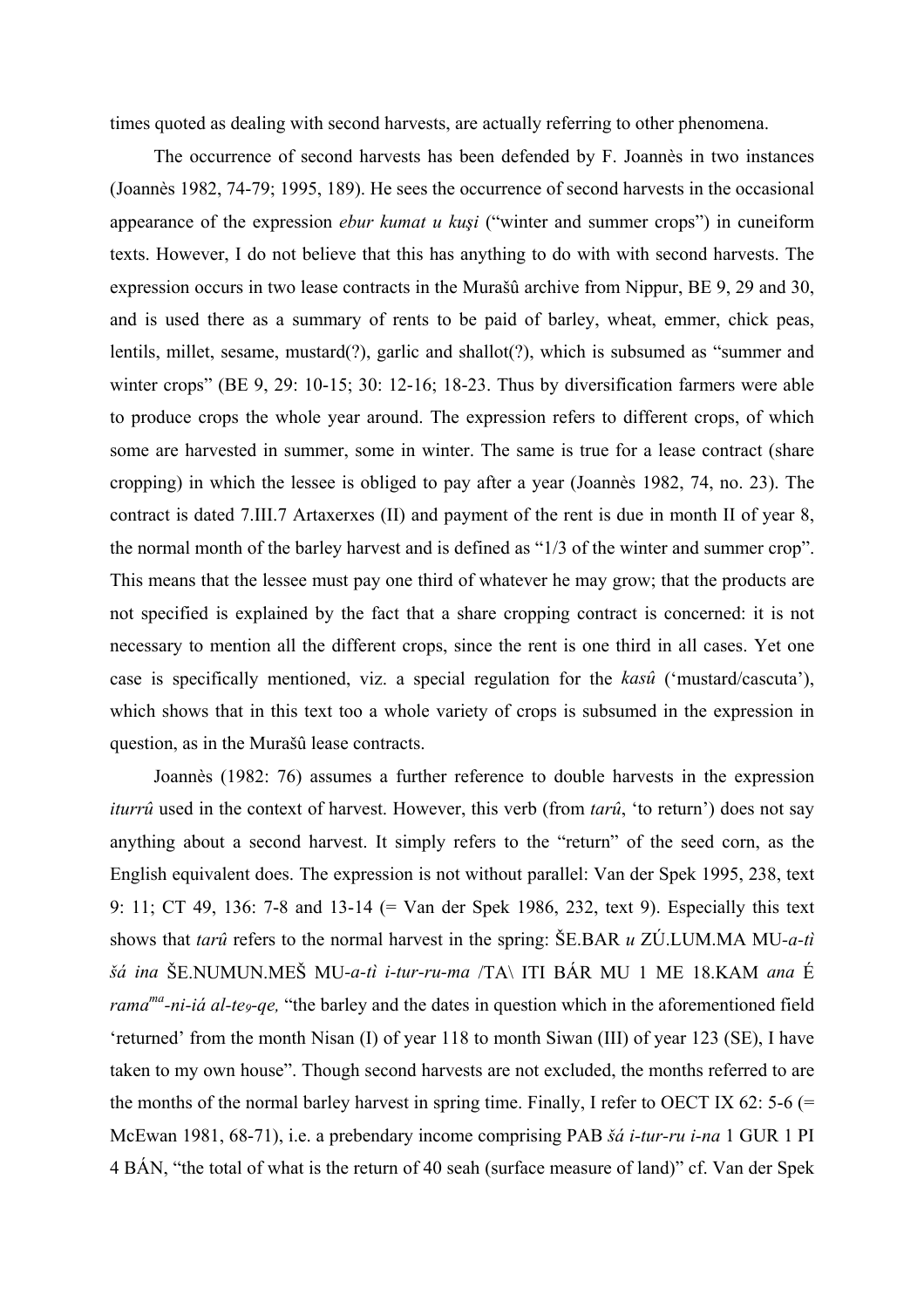1986, 207.

 Slotsky also appeals to the authority of Van Driel (1987: 170) who indeed subscribes to Joannès' reasoning about the two Murašû contracts, but who is very cautious at the same time. Furthermore, Van Driel was a few years later even more sceptical (Van Driel 1990: 237f).

 Finally, Slotsky (p. 69, n. 8) implies that the qualification "very good" barley in -203 VIII and -168 V must refer to second harvests, apparently supposing that very good barley must always be new barley. But this is not a compelling argument. The quality of barley depends very much on the way it is processed. Very good barley is pearled barley, from which husks and rachis fragments are removed. A litre of pearled barley contains more barleycorns than a litre of badly processed barley (Van der Spek 1998: 249f). So Slotsky's puzzle that the examples of good barley occur in four different months: I, V, VIII and IX (p. 26), is easily solved. There are references to "new barley" in the diaries, but they all belong to months I-III (refs. p. 25f), the normal harvest months.

 Vargyas (p. 339f) suggests a more meaningful factor which may have had a favourable influence on barley prices in the autumn. In that period the harvest of the dates took place. This fruit, in quantity being the second foodstuff of the Babylonian diet, could alleviate the demand of barley and so have a favourable effect on barley prices. That people really switched over from grain to dates in times of scarcity is reported by Diodorus in describing Eumenes' march into Susiane in 317 BC: Eumenes "divided his army into three parts because of the dearth of food. Marching through the country in separate columns, he was completely without grain, but he distributed to his soldiers rice, sesame and dates, since the land produced such fruits as these in plenty" (Diodorus 19.13.6; cf. Van der Spek 2000a: 296). Eumenes arrived in October 317 BC in Babylonia (Chronicle 10, Obv. 14', Grayson 1975, 115f; Del Monte 1997: 183ff), and must have departed to Susiane at the time of the date harvest.

#### *The volatility of the prices and the character of the Babylonian economy*

Though over longer periods certain trends are apparent, the volatility of the prices remains remarkable and deserves special attention. The phenomenon gives invaluable information about the character of the economy in that it gives answers to the question of the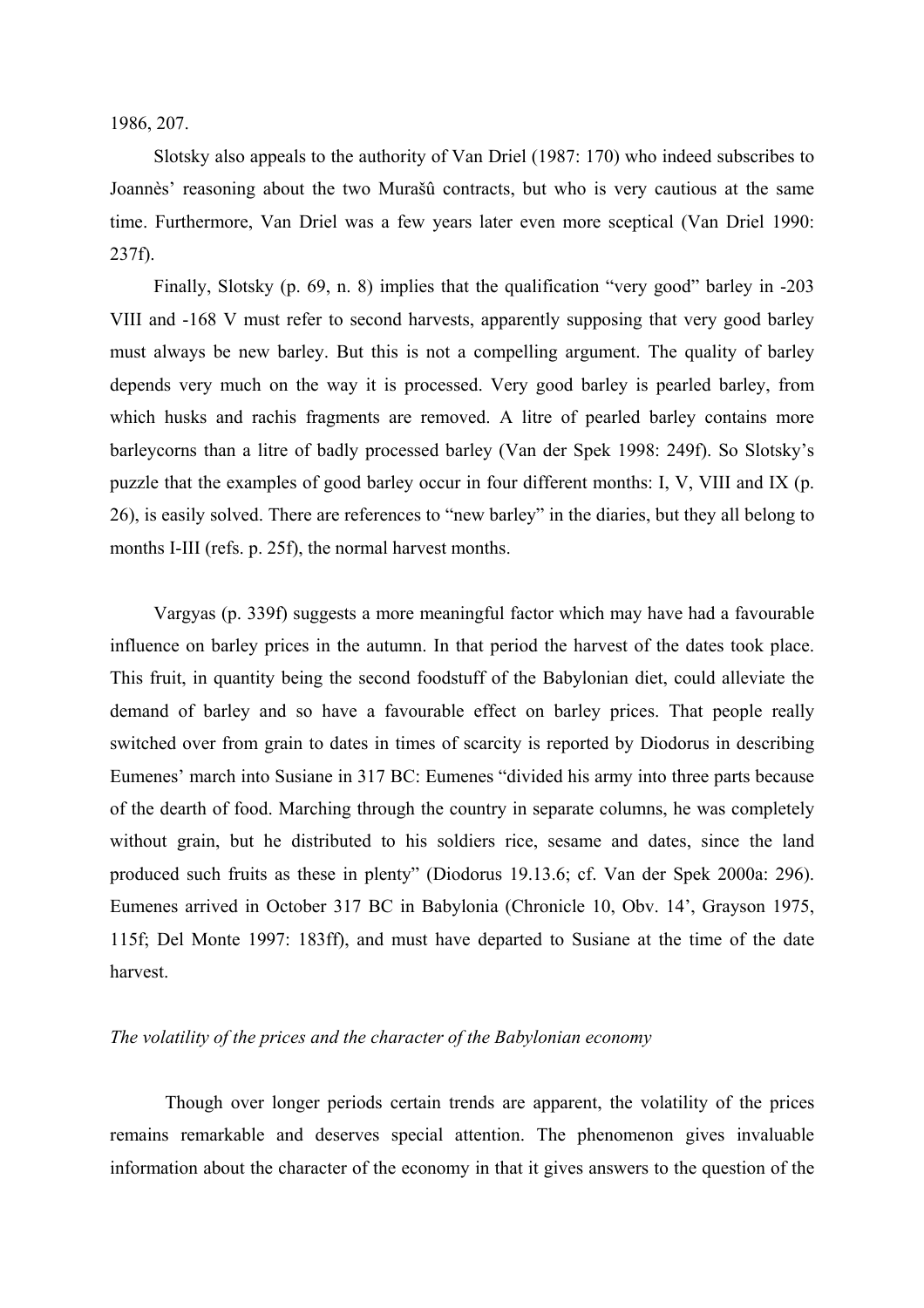extent to which the Babylonian market was integrated in the world market. Karl Gunnar Persson has argued that "given the high costs of transport, the slow flow of information and the risky nature of local harvest carry-over, harvest fluctuations necessarily had a large impact on supply and prices. (...) The basic idea applied here is that market integration is related to the homogeneity of information in different markets and the opportunities for arbitrage and trade – that is, for exploiting the gains from moving goods from where prices were low to where prices were high" (Persson 1999: 91). Hence Persson expects "price volatility to *decline with the extent of market integration and over time"* (Persson 1999: 93; *italics* Persson).

If we take this into account, one must conclude that the integration of the market of Babylonia with the rest of the (Seleucid) world was poor. Price oscillations were caused by the alteration of good and bad harvests, but warfare at home also appeared to be an important factor. The arrival of a large army, even if it does not fight, can easily drive up prices, even in the case of a strong market integration. These facts may also occur in the event of a market integrated economy, but the effects will be blurred after some time. Thus, especially the extreme *low* prices in the diaries are telling. Apparently the Babylonians were not able to export grain in times of over-production. Thus it may not be a question of contingency of the survival of the written sources that we have no evidence for over-land grain trade from Babylonia.

#### *The value of silver.*

Just a few words about the value of silver. Silver is like grain a commodity, of which the price can rise and fall. The economic law of supply and demand is applicable to silver as on other products. Thus in the time after Alexander the Great, when a vast quantity of silver was put into circulation, the price of silver declined, which did cause inflation. In the time of Antiochus III and IV the reverse may have been at issue. Due to the defeat of Antiochus III in his war against the Romans in Greece and Western Asia Minor (190-189 BC), for which much silver must have been withdrawn from Asia, and the ensuing Peace of Apamea (188 BC) in which Antiochus had to pay 12,000 talents of silver in twelve annual instalments (= 36 million shekels) and 3000 talents at once (= 9 million shekels), silver became scarce in relation to other commodities, which made these relatively cheap. This means that the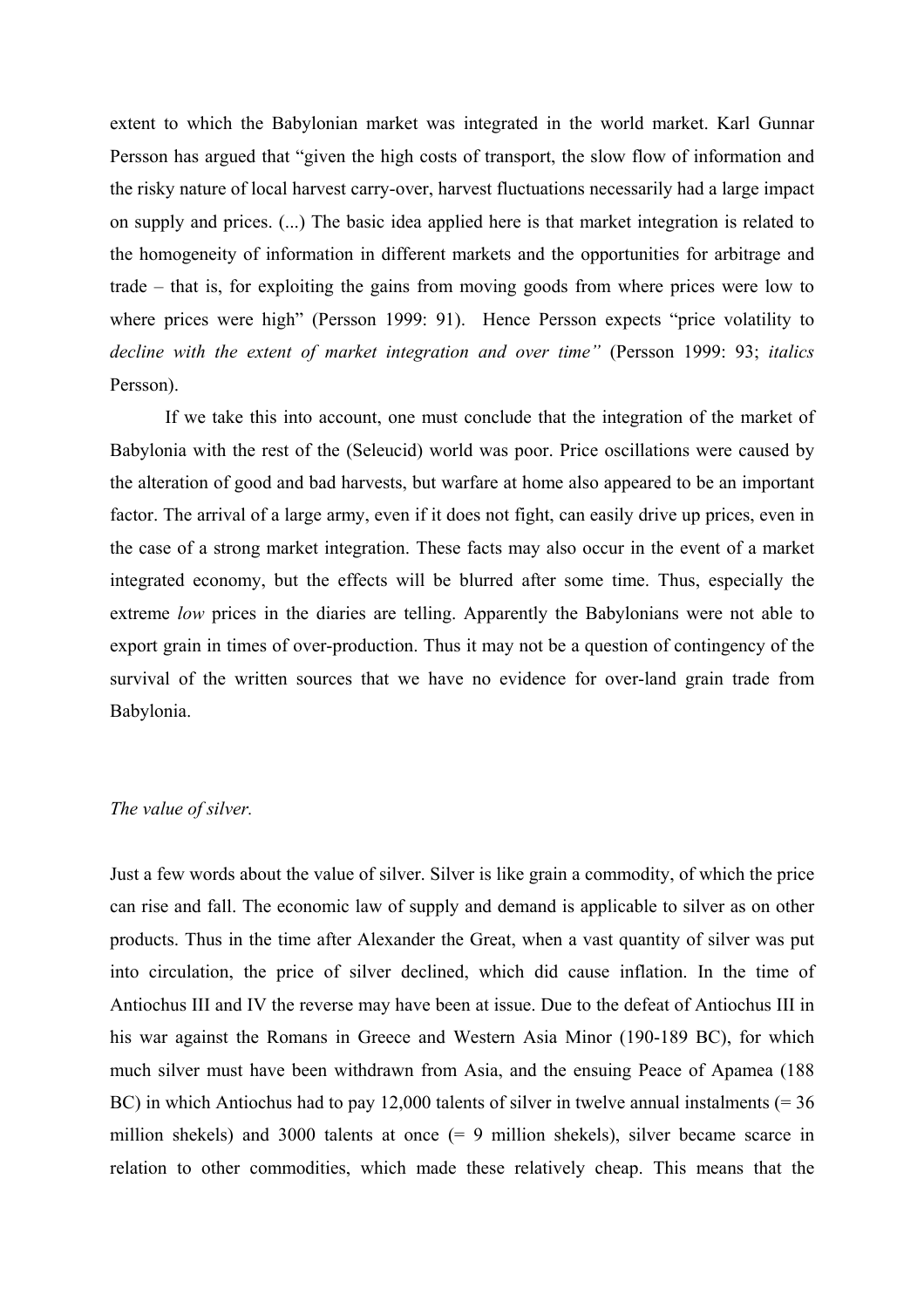extreme low prices of grain in Octover-November 188 BC may well have been effected by the scarcity of silver at that time. This means that study of the prices of grain is very complicated. They are determined by the supply and demand of grain as well as of silver. Thus factors like weather, warfare, political (in)stability, good and bad harvests and supply of silver all play their part in the setting of price levels.

## *Conclusion*

The study of prices is an important tool for understanding the character of an economic system. It gives clues in the discussion about the measure in which the market was a basic feature of the ancient economy. The volumes under review present important material for this study. That market mechanisms played their part in the Babylonian economy seems now to be unquestionable, as was also the conclusion of Peter Temin (2002). This conclusion, however, does not entail that market had the same significance in ancient Babylon as in modern times. In ancient Babylonia great organizations like temple and palace with their ration systems determined the economic systems to a large extent and affected prices in a way which is not always clear to us. Exceptional circumstances like wars, political (in)stabilities, plagues and droughts were other factors. Price regulation by the authorities, at least in the Hellenistic period, could not be found, despite Slotsky's assertions to the contrary.

 The Hellenistic period in Babylonia is a gold mine for economic historians. The book of Alice Slotsky is a first attempt to edit and evaluate the material. Though her effort is valuable as a first attempt, a lot of work remains to be done. Her data are incomplete, her statistical analysis is defective and her disregard for the historical backgrounds hinders a fruitful use of the material. Hence it is the intention of the present reviewers to make a new edition of the Babylonian prices with a presentation of all equivalents with conversion into real prices and an adaptation to the Julian or Gregorian calendar, which may give an improved instrument for the study of economic history.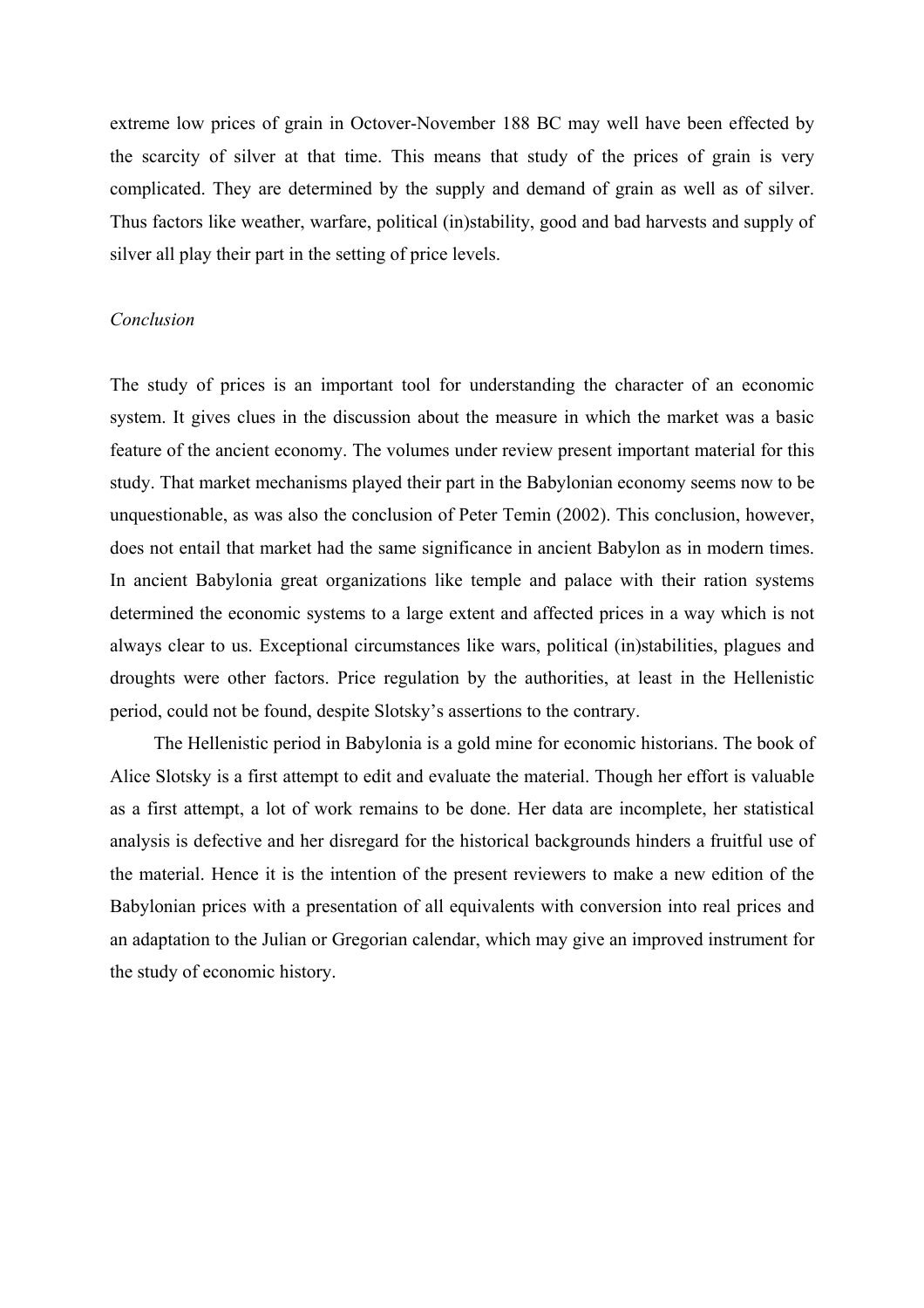# **POSTSCRIPT (July 5, 2003)**

Since completion of the above review, we have seen a new book on the Babylonian prices:

Péter Vargyas, *A History of Babylonian Prices in the First Millennium BC.* 1. *Prices of the Basic Commodities.* Heidelberger Studien zum alten Orient – Band 10. Heidelberger Orientverlag 2001.

It is the first of a series of four volumes. The present volume contains the prices (actually "exchange values – see below) of the main foodstuffs and wool as presented in the astronomical diaries. Volumes 2 and 3 will cover, respectively, the prices of other goods and immovables, and the available information on wages and slave prices. Volume 4 is planned to discuss general questions about the economy.

Vargyas' book is an improvement on the study of Slotsky for the following reasons:

1. Vargyas includes more prices. He has extended his research through the entire first millennium; he has taken all the data from the diaries, not just the end-of-month rates; he has included information from other sources.

2. Vargyas converts the Babylonian calendar into the Julian calendar, which is essential for the study of seasonal trends in the prices.

3. Vargyas' study of seasonal trends is methodologically sounder as he specifically investigates years for which we have enough data, a procedure we recommend in our review. He produces a long list of tables of equivalents for consecutive months. Contrary to Slotsky, he concludes that prices were subject to seasonal influence.

Vargyas' book, however, also has a few drawbacks:

1. What Vargyas call "prices" is actually the quantity of goods purchased for one shekel. The Akkadian word is *mahīru* (KI.LAM), which Hunger translated as "equivalent". We suggest to use the term "exchange value" which is close to the original meaning of the Akkadian word and which prevents confusion of concepts. Vargyas erroneous terminology has led to serious mistakes and the fact that the exchange values are not converted into real prices makes statistical analysis unreliable.

2. Real Statistical analysis is lacking

3. A conversion into Gregorian dates is to be preferred, since even in the Julian calendar the seasons slowly get out of step with the months.

Our first point is especially important, as we have already explained in our review above. The fact that Vargyas does not convert exchange values into real prices is likely to lead to errors. Since we are used to real prices, it is difficult to get our minds to think in exchange values. A couple of Tables provide clear illustration of the kind of error to which this can lead:

 In figure 29 Vargyas tries to show (correctly) that seasonal influences on prices can be detected. His procedure is as follows: he takes the 25 years for which we have summer prices (the time that the new barley harvest appeared on the market, and which he defines as the beginning of the "economic year") and also prices from the rest of the year (up to the year's end in the spring) which can be compared with them. His conclusion is that in 20 cases the prices did rise, as is expected in view of the fact that normally prices are low right after the harvest and tend to rise in the course of the year. His conclusions, however, would be much more convincing if he had not made the mistakes shown in our Table below. We give Vargyas' figures with our additions in grey shadow.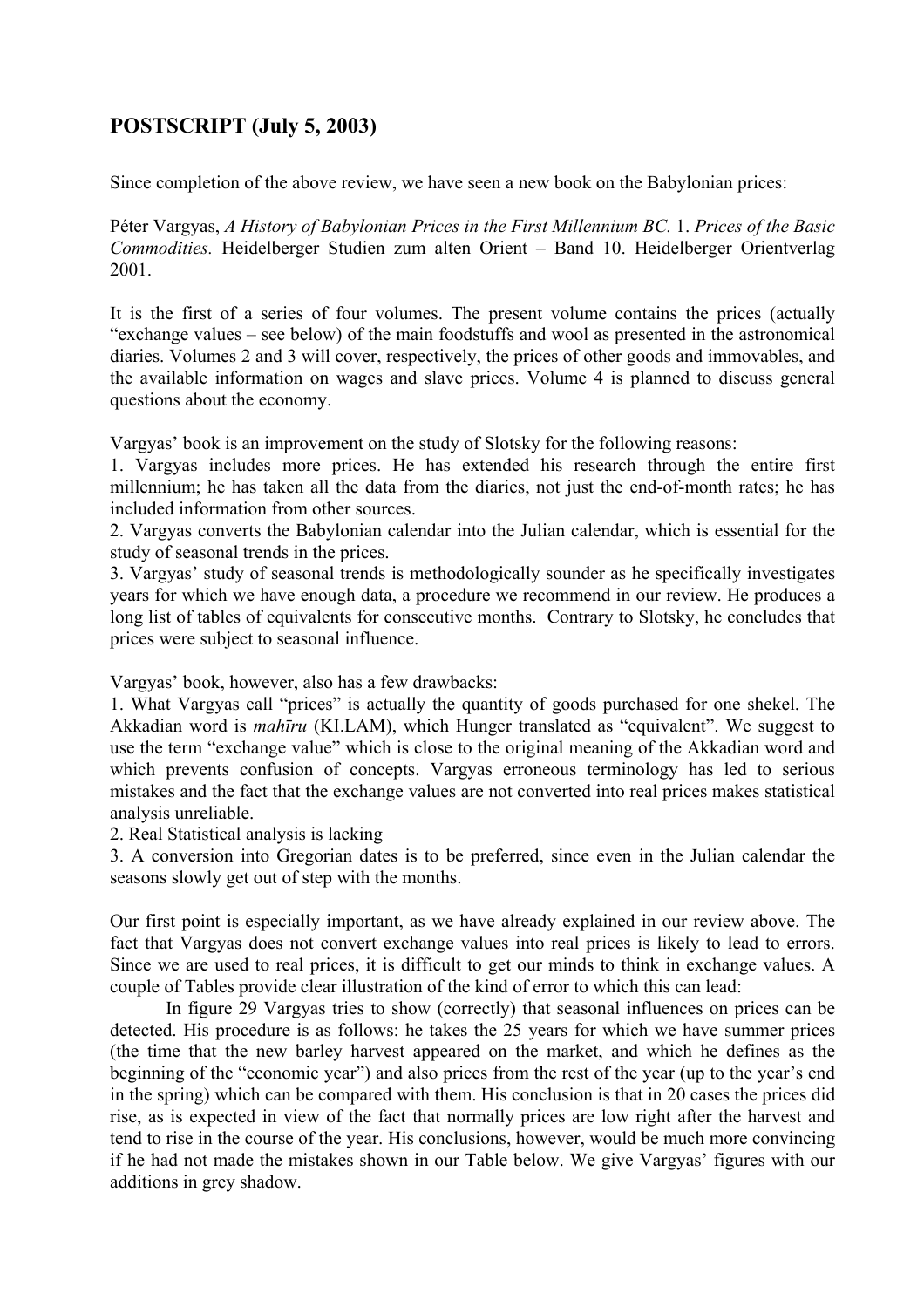## Figure 29.

Yearly change in the price of barley: the cheapest summer price compared to the highest price of the same economic year.

| economic | amounts     | prices     | lowest  | highest | volume     | price      | yearly                | yearly   | factor |
|----------|-------------|------------|---------|---------|------------|------------|-----------------------|----------|--------|
| year     | (in litres) | in shekels | amounts | prices  | difference | difference | change                | change   |        |
|          | 1n          | per 1000   |         |         |            |            | in the                | in the   |        |
|          | summer      | summer     |         |         |            |            | price                 | price    |        |
|          |             |            |         |         |            |            | $(Vargyas)$ $(VdS/M)$ |          |        |
| 567-566  | 353         | 2.83       | 219     | 4.57    | 134        | 1.74       | $+38%$                | $+61%$   | 1.61   |
| 566-565  | 360         | 2.78       | 120     | 8.33    | 240        | 5.55       | $+67%$                | $+200%$  | 3.00   |
| 550-549  | 130         | 7.69       | 168     | 5.95    | $-38$      | $-1.74$    | $-29%$                | $-23%$   | 0.77   |
| 419-418  | 36          | 27.78      | 21      | 47.62   | 15         | 19.84      | $+42%$                | $+71%$   | 1.71   |
| 84-83    | 31.5        | 31.75      | 3.5     | 285.71  | 28         | 253.96     | $+90\%$               | $+800\%$ | 9.00   |

Vargyas' error is as follows: in year 567/6 there was a 38% decrease in the volume of barley purchased per shekel, which he simply converts from –38% into +38%, presumably because he realized that fewer litres per shekel means a higher price. But the rise in prices as a percentage of the previous sum is much more substantial. So Vargyas' conclusion that "the price of barley rose by an average of 37% during the years, if we disregard the years with falling prices" can be corrected to the advantage of his own theory: the prices in these 20 years actually rose by 120% on average, and even if one leaves out the extreme figure of year 84-83, the average increase was still 89%. If one takes into account that the highest prices presented here are the highest *recorded* prices (there is no year with a complete record of the prices), the actual highest prices must have been higher. So a rise by c. 100% (factor 2) is a fair guess, and this conforms to Vargyas' own expectations on the basis of loan contracts (p. 112-113; 117).

Vargyas makes the same kind of mistake in table 31, in which he compares "the prices in two consecutive (economic) years, or in other words the pre- and post-harvest prices (…) from the same calendar year. The percentages display the difference between the highest and lowest prices before and after the harvest, *as a proportion of the pre-harvest price*" (our italics). However, what Vargyas actually gives is the increase in volume of barley as a percentage of the *post*-harvest amount, and in this case he does not even turn the positive percentages into negative ones or vice versa.

| Year | Pre-h.<br>(in litres) | Pre-h<br>(in shekels)<br>per 1000 l.) | Post-h<br>(in litres) | post-h<br>(shekels) | Price diff.<br>(shekel) | Price diff.<br>Vargyas | Price diff.<br>VdS/M | factor |
|------|-----------------------|---------------------------------------|-----------------------|---------------------|-------------------------|------------------------|----------------------|--------|
| 567  | 180                   | 5.56                                  | 353                   | 2.83                | 2.73                    | $96\%$                 | $-49\%$              | 0.51   |
| 562  | 144                   | 6.94                                  | 348                   | 2.87                | 4.07                    | 142%                   | $-59\%$              | 0.41   |
| 325  |                       | ! 1 1 . 1 1                           | 45                    | 22.22               | 88.89                   | 400%                   | $-80%$               | 0.20   |
| 156  | 120                   | 8.33                                  | 96                    | 10.42               | $-2.09$                 | $-20%$                 | $+25%$               | 1.25   |

Figure 31 The relationship between pre- and post-harvest prices

Other tables, like fig. 30, show similar mistakes. Strangely enough, these mistakes are not made in tables where the prices of consecutive months are compared. These inconsistent errors, which we cannot explain, undermine the usefulness of his tables.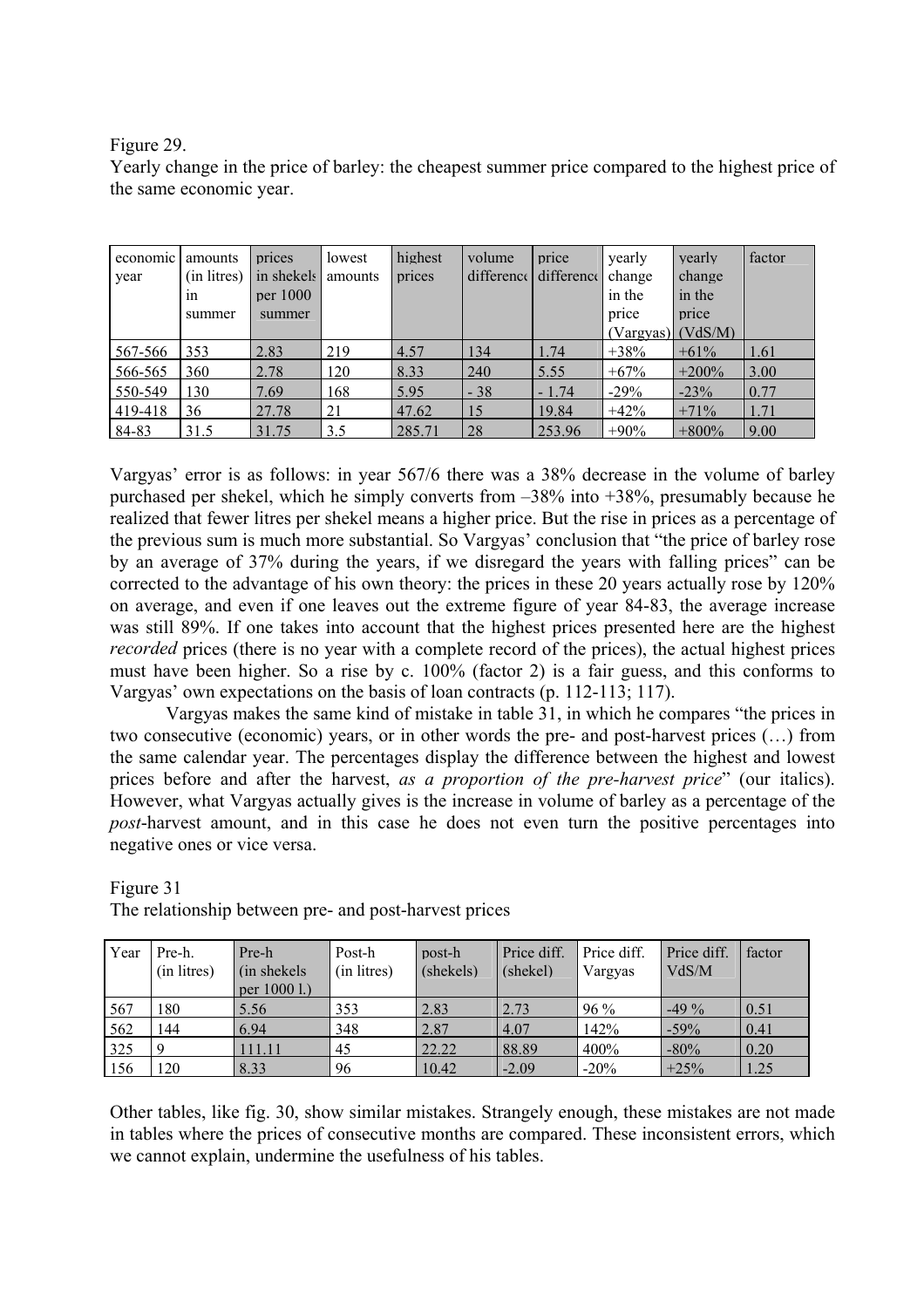The tables in which the author compares consecutive months, and also beginnings and ends of months, reveal an interesting trend within single years. During autumn prices temporarily fell, which Vargyas correctly attributes to the arrival of the date harvest on the market (p. 127-128). There was also a dip in prices at the end of the economic year, as is indicated by table 36 (p. 121). Vargyas takes these data, which are rather thin, as evidence of a second harvest. As we have argued in our review of Slotsky's book, we de not believe in the existence of a second harvest, and we still do not. First of all, it is not very likely that a second harvest was held during the growing period of the main harvest. Second, we think that the slight fall in prices can easily be explained by the fact that the growing barley plants gave an indication of the potential coming harvest, which could be promising as was the case in 183 BC. That may have induced large organizations to empty their stores earlier than planned.

Much more can be said. It is clear that much interesting work is still to be done on the evaluation and interpretation of the Babylonian prices of the first millennium B.C.

RJvdS, CAM.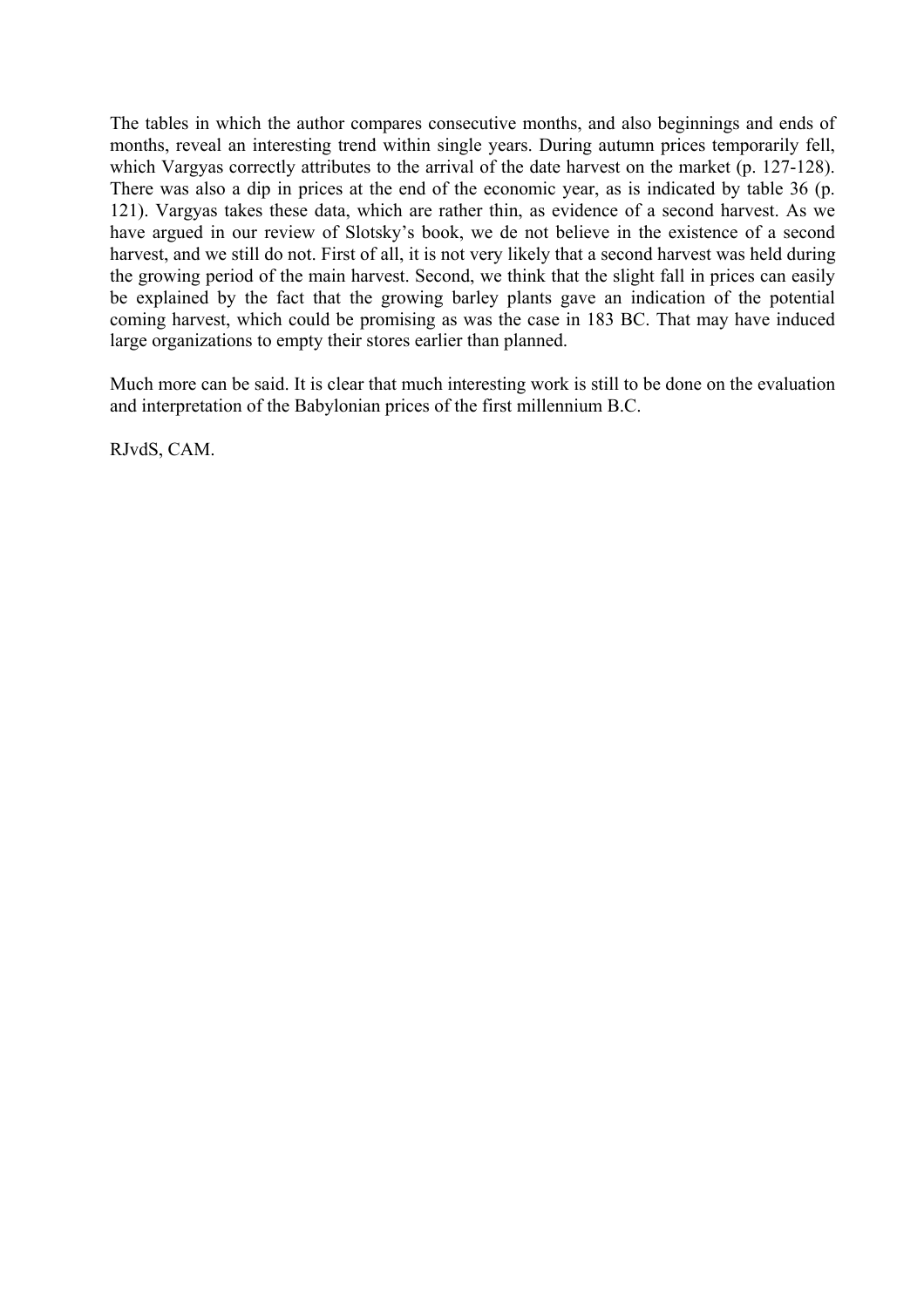Del Monte, G.F., 1997, *Testi dalla Babilonia Ellenistica*. Vol. I. *Testi Cronografici.* (Pisa/Roma)

van Driel, G., 1987, 'Continuity or Decay in the Late Achaemenid Period: Evidence from Southern Babylonia,' in: H. Sancisi-Weerdenburg ed., *Achaemenid History* I (Leiden), 159- 181.

van Driel, G., 1990, 'Neo-Babylonian Agriculture III. Cultivation,' *Bulletin on Sumerian Agriculture* 5, 219-266

Gera, D, Horowitz, W., 1997, 'Antiochus IV in life and death: evidence from the Babylonian astronomical diaries,' *JAOS* 117, 240-252

Grayson, A.K., Lambert, W.G., 1964, 'Akkadian Prophecies,' *JCS* 18, 7-29

Joannès, F., 1982, *Textes économiques de la Babylonie récente* (Paris)

Joannès, F., 1995, 'L'itinéraire des Dix-Mille en Mésopotamie et l'apport des sources cunéiformes,' in: P. Briant ed., *Dans les pas des Dix-Milles. Peuples et pays du Proche-Orient vus par un Grec.* (Toulouse), 173-199

Labat, R., 1965, *Un Calendrier babylonien des travaux des signes et des mois (séries iqqur îpuš)* (Paris)

McEwan, G.J.P., 1981, *Priest and Temple in Hellenistic Babylonia*. FAOS 4 (Wiesbaden)

--- 1982, *Texts from Hellenistic Babylonia in the Ashmolean Museum*. OECT 9. (Oxford)

Müller, G.G.W. 1999/2000, 'Kurse, Preise, Wasserstände,' *AfO* 46/47, 201-7

Parker, R.A., Dubberstein, W.H., 1956, *Babylonian chronology 626 B.C. - A.D. 75*.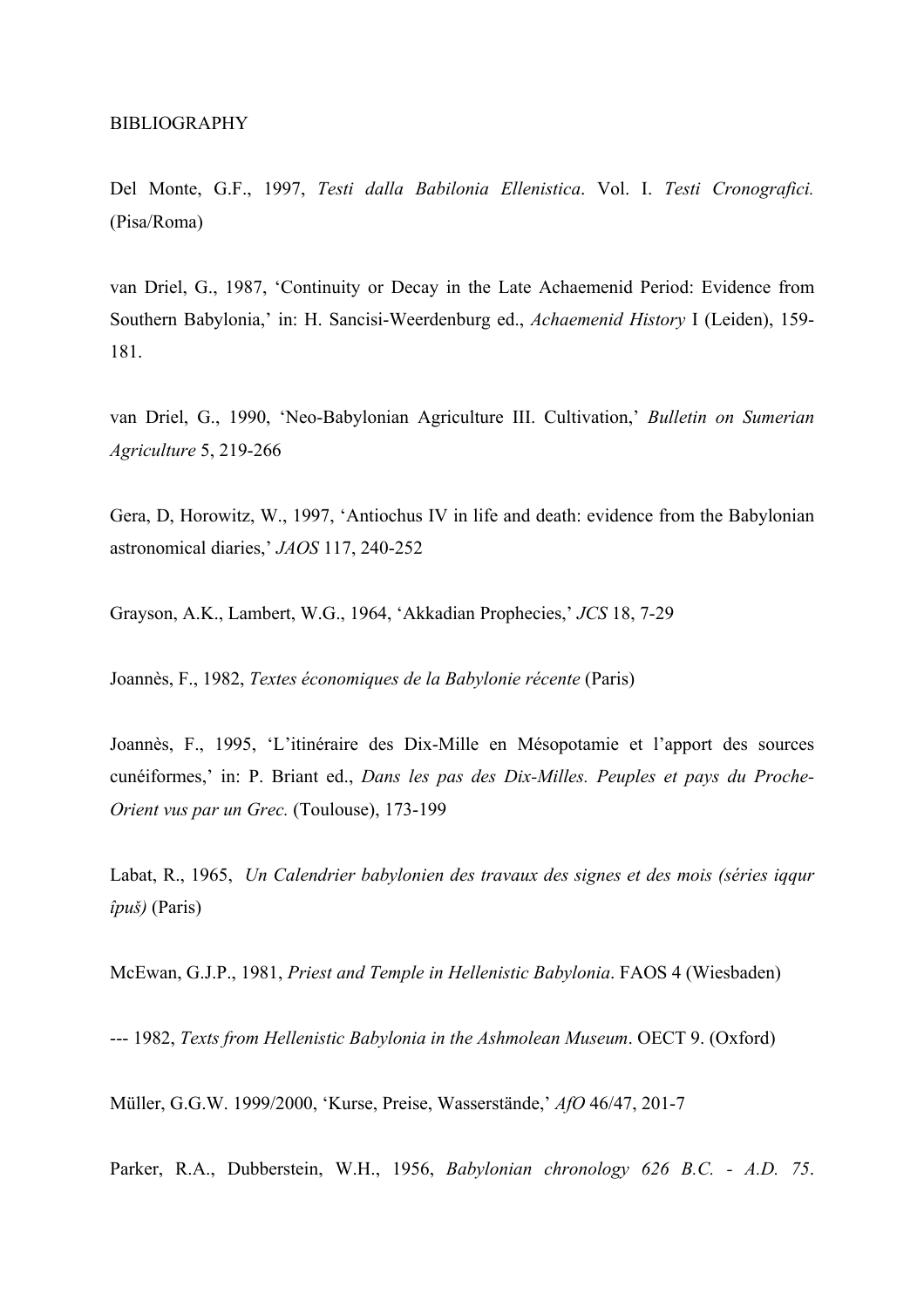(Providence)

Parpola, S., 1993, *Letters from Assyrian and Babylonian scholars* (Helsinki)

Persson, G.K., 1999, *Grain Markets in Europe, 1500-1900* (Cambridge)

Powell, M.A., 1984, "Late Babylonian surface mensuration. A contribution to the history of Babylonian agriculture and arithmetic," *AfO* 31, 32-66

Rathbone, D., 1997, 'Prices and price formation in Roman Egypt' in: Jean Andreau, Pierre Briant, Raymond Descat, eds., *Économie antique. Prix et formations des prix dans les économies antiques.* Entretiens d'Archéologie et d'histoire Saint-Bertrand-de-Comminges 3. (Saint-Bertrand-de-Comminges), 183-244

Sachs, A.J., Hunger, H., 1988, 1989, 1996, *Astronomical Diaries and Related Texts from Babylonia.* Vol. I. *Diaries from 652 B.C. to 262 B.C.* (1988); Vol. II. *Diaries from 261 B.C. to 165 B.C.* (1989); Vol. III. *Diaries from 164 B.C. to 61 B.C.* (1996), (Wien)

Van der Spek, R.J., 1986, *Grondbezit in het Seleucidische Rijk* (Amsterdam)

--- 1993, 'New Evidence on Seleucid Land Policy', in: H.W.A.M. Sancisi-Weerdenburg, R.J. van der Spek, H.C. Teitler, H.T. Wallinga edd., *De Agricultura. In Memoriam Pieter Willem de Neeve.* Amsterdam, Gieben, 1993, 61-77

--- 1995, 'Land ownership in Babylonian cuneiform documents,' in: M.J. Geller, H. Maehler, A.D.E. Lewis, eds., *Legal documents of the Hellenistic world* (London) 173-245

--- 1997/98, 'New Evidence from the Babylonian Astronomical Diaries concerning Seleucid and Arsacid history,' in *Archiv für Orientforschung* 44/45, 167-175

--- 1998, 'Cuneiform Documents on Parthian History: The Raimesu Archive. Materials for the study of the standard of living,' in: J. Wiesehöfer ed., *Das Partherreich und seine Zeugnisse. The Arsacid empire: sources and documentation. Beiträge des internationalen Colloquiums,*